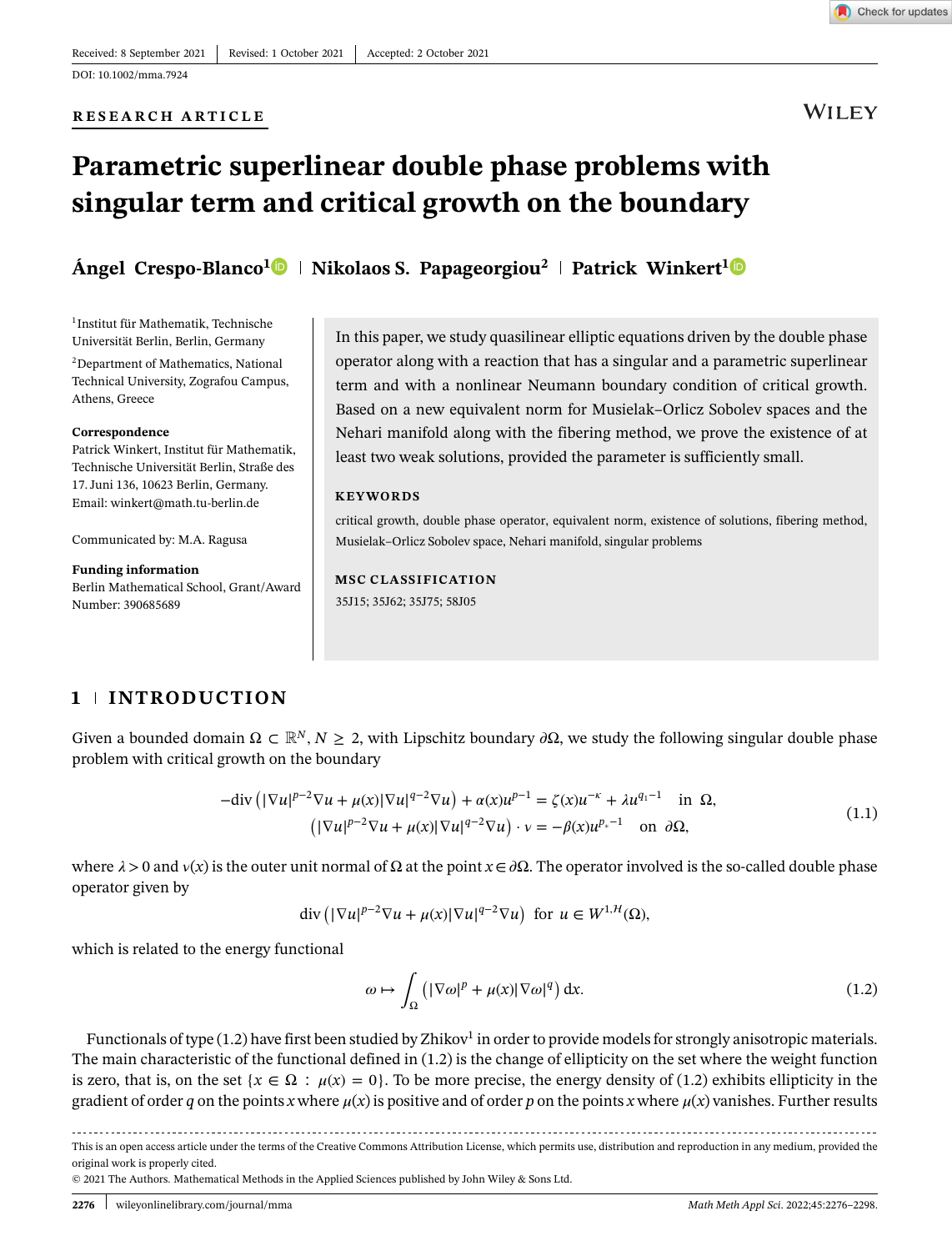on regularity of minimizers of (1.2) can be found in the papers of Baroni–Colombo–Mingione,<sup>2,3</sup> Colombo–Mingione,<sup>4,5</sup> De Filippis–Mingione,<sup>6</sup> Marcellini,<sup>7,8</sup> and Ragusa–Tachikawa.<sup>9</sup>

We suppose the following assumptions:

(H):

- (i)  $1 < p < N$ ,  $p < q < p^*$  and  $0 \leq \mu(\cdot) \in L^\infty(\Omega)$ ;
- (ii)  $0 < \kappa < 1$  and  $q_1 \in (\max\{q, p_*\}, p^*)$ , where

$$
p^* = \frac{Np}{N-p} \text{ and } p_* = \frac{(N-1)p}{N-p}
$$
 (1.3)

are the critical exponents to *p*;

- (iii)  $\alpha \in L^{\infty}(\Omega)$  with  $\alpha(x) \ge 0$  for a. a.  $x \in \Omega$  and  $\alpha \ne 0$ ;
- (iv)  $\beta \in L^{\infty}(\partial \Omega)$  with  $\beta(x) \ge 0$  for a. a.  $x \in \partial \Omega$ ;
- (v)  $\zeta \in L^{\infty}(\Omega)$  and  $\zeta(x) > 0$  for a. a.  $x \in \Omega$ .

We call a function  $u \in W^{1,H}(\Omega)$  a weak solution of problem (1.1) if  $\zeta(\cdot)u^{-\kappa}h \in L^1(\Omega)$ ,  $u(x) > 0$  for a. a.  $x \in \Omega$  and

$$
\int_{\Omega} \left( |\nabla u|^{p-2} \nabla u + \mu(x) |\nabla u|^{q-2} \nabla u \right) \cdot \nabla h dx
$$
\n
$$
+ \int_{\Omega} \alpha(x) u^{p-1} h dx + \int_{\partial \Omega} \beta(x) u^{p_{*}-1} h d\sigma
$$
\n
$$
= \int_{\Omega} \zeta(x) u^{-\kappa} h dx + \lambda \int_{\Omega} u^{q_{1}-1} h dx
$$
\n(1.4)

is satisfied for all test functions  $h \in W^{1,H}(\Omega)$ . Based on (H), it is easy to see that the definition of a weak solution in (1.4) is well defined. Denoting by  $\Theta_{\lambda}: W^{1,H}(\Omega) \to \mathbb{R}$ , the energy functional corresponding to problem (1.1), the main result in this paper is the following theorem.

<span id="page-1-0"></span>**Theorem [1.1.](#page-1-0)** *If hypotheses (H) hold, then there exists*  $\lambda^* > 0$  such that for all  $\lambda \in (0, \lambda^*]$  problem (1.1) has at least two *weak solutions*  $u_{\lambda}, v_{\lambda} \in W^{1, \mathcal{H}}(\Omega)$  *such that*  $\Theta_{\lambda}(u_{\lambda}) < 0 < \Theta_{\lambda}(v_{\lambda})$ .

The proof of Theorem 1.1 relies on the properties of the Nehari manifold along with a new equivalent norm in the corresponding Musielak–Orlicz Sobolev space  $W^{1,1}(\Omega)$ . In contrast to other works dealing with double phase problems, we were able to weaken the usual condition

$$
\frac{q}{p} < 1 + \frac{1}{N}.\tag{1.5}
$$

Such assumption is standard for Dirichlet double phase problems in order to have the equivalent norm  $\|\nabla \cdot\|_{\mathcal{H}}$  in  $W_0^{1, H}$ (Ω). It also guarantees the density of smooth functions in  $W^{1, H}$ (Ω). Condition (1.5) can be replaced in our paper by  $q < p^*$  which is equivalent to  $\frac{Nq}{N+q} < p$ . Note that such condition is indeed weaker than (1.5). Furthermore, we can relax the assumptions on the weight function  $\mu(\cdot)$ . Instead of a Lipschitz condition, we only need  $\mu(\cdot)$  to be bounded, not necessarily continuous.

Based on the new equivalent norm in  $W^{1,H}(\Omega)$ , we were able to suppose critical growth on the boundary of Ω. To the best of our knowledge, there is only one paper concerning singular double phase problems with nonlinear boundary condition, namely, the paper of Farkas–Fiscella–Winkert<sup>10</sup> who studied the problem

$$
-div(A(u)) + u^{p-1} + \mu(x)u^{q-1} = u^{p^*-1} + \lambda(u^{r-1} + g_1(x, u)) \text{ in } \Omega,
$$
  
\n
$$
A(u) \cdot v = u^{p_*-1} + g_2(x, u) \text{ on } \partial\Omega,
$$
\n(1.6)

where

$$
\operatorname{div}(A(u)) := \operatorname{div}\left(F^{p-1}(\nabla u)\nabla F(\nabla u) + \mu(x)F^{q-1}(\nabla u)\nabla F(\nabla u)\right)
$$

is the Finsler double phase operator with a Minkowski space  $(\mathbb{R}^N, F)$ . They obtain the existence of one weak solution of (1.6) by applying variational tools and truncation techniques. The treatment is completely different from ours and only

CRESPO-BLANCO ET AL. **2277**<br> **CRESPO-BLANCO ET AL.** 2277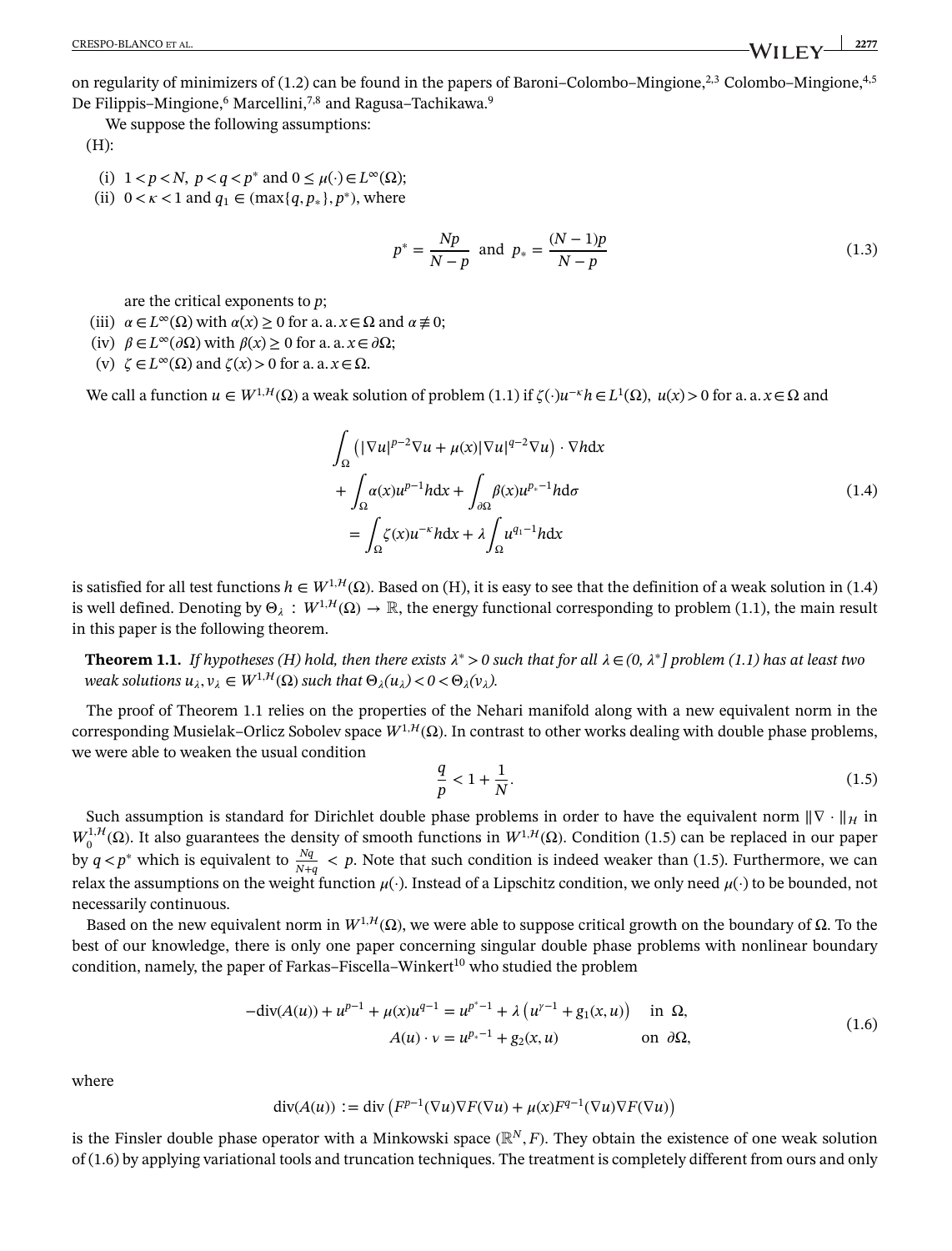one solution is obtained. Also in the case of nonsingular Neumann double phase problems, there are only few works. We refer to El Manouni et al.,<sup>11</sup> Gasiński and Winkert,<sup>12</sup> Papageorgiou et al,<sup>13</sup> and Papageorgiou et al.<sup>14</sup> Gasiński and Winkert<sup>12</sup> study the problem

$$
-\text{div}\left(|\nabla u|^{p-2}\nabla u + \mu(x)|\nabla u|^{q-2}\nabla u\right) = f(x, u) - |u|^{p-2}u - \mu(x)|u|^{q-2}u \quad \text{in } \Omega,
$$
  
\n
$$
\left(|\nabla u|^{p-2}\nabla u + \mu(x)|\nabla u|^{q-2}\nabla u\right) \cdot v = g(x, u) \qquad \text{on } \partial\Omega.
$$
 (1.7)

Based on the Nehari manifold method, it is shown that problem (1.7) has at least three nontrivial solutions. We point out that the use of the Nehari manifold in Gasiński and Winkert<sup>12</sup> is different from ours. Indeed the idea in the current paper is the splitting of the Nehari manifold into three disjoint parts, and the two solutions in Theorem 1.1 turn out to be the global minimizers of  $\Theta_{\lambda}$  restricted to two of them, provided the parameter is sufficiently small. The third one is the empty set.

In general, the use of the fibering method along with the Nehari manifold is a very powerful tool and was initiated by the works of Drábek and Pohozaev<sup>15</sup> and Sun et al.<sup>16</sup> Afterwards several authors applied this method to different problems of singular type and nonsingular type. We refer to the works of Alves et al.,<sup>17</sup> Lei,<sup>18</sup> Liu et al.,<sup>19</sup> Liu and Winkert,<sup>20</sup> Mukherjee and Sreenadh,<sup>21</sup> Papageorgiou et al.,<sup>22</sup> Papageorgiou and Winkert,<sup>23</sup> Wang et al,<sup>24</sup> and Yang and Bai.<sup>25</sup>

For existence results for double phase problems with homogeneous Dirichlet boundary condition, we refer to the papers of Colasuonno and Squassina<sup>26</sup> (eigenvalue problem for the double phase operator), Farkas and Winkert<sup>27</sup> (Finsler double phase problems), Gasiński and Papageorgiou<sup>28</sup> (locally Lipschitz right-hand side), Gasiński and Winkert<sup>29,30</sup> (convection and superlinear problems), Liu and Dai<sup>31</sup> (Nehari manifold approach), Perera and Squassina<sup>32</sup> (Morse theoretical approach), Zeng et al. $33,34$  (multivalued obstacle problems), and the references therein. Finally, we mention the nice overview article of Mingione and Rădulescu<sup>35</sup> about recent developments for problems with nonstandard growth and nonuniform ellipticity.

## **2 PRELIMINARIES**

In this section, we will present the main properties of Musielak–Orlicz spaces  $L^{\mathcal{H}}(\Omega)$  and  $W^{1,\mathcal{H}}(\Omega)$ , respectively, and equip the space  $W^{1,H}(\Omega)$  with a new equivalent norm.

The usual Lebesgue spaces  $L^r(\Omega)$  and  $L^r(\Omega; \mathbb{R}^N)$  will be endowed with the norm  $|| \cdot ||_r$  and the boundary Lebesgue spaces  $\mathbb{R}^N$  and  $L^r(\Omega)$  and  $L^r(\Omega)$  and  $L^r(\Omega)$ are denoted by  $L^r(\partial\Omega)$  with norm  $\|\cdot\|_{r,\partial\Omega}$  whenever  $1 \leq r \leq \infty$ . The corresponding Sobolev spaces are denoted by  $W^{1,r}(\Omega)$ for  $1 < r < \infty$  with the equivalent norm

$$
||u||_{1,r} = \left(||\nabla u||_r^r + \int_{\Omega} \alpha(x)|u|^r dx\right)^{\frac{1}{r}},
$$

where  $\alpha$  fulfills hypothesis (H)(iii). The proof for such result is similar to those proofs as in Papageorgiou and Winkert.<sup>36</sup> Proposition 2.8,<sup>37</sup> Proposition 4.5.34

Let hypothesis (H)(i) be satisfied and let  $\mathcal{H}$  :  $\Omega \times [0, \infty) \to [0, \infty)$  be defined by

$$
\mathcal{H}(x,t) = t^p + \mu(x)t^q.
$$

Let  $M(\Omega)$  be the space of all measurable functions  $u : \Omega \to \mathbb{R}$ . As usual, we identify two such functions which differ on a Lebesgue-null set. Then, the Musielak–Orlicz Lebesgue space  $L^{\mathcal{H}}(\Omega)$  is given by

$$
L^{\mathcal{H}}(\Omega) = \{ u \in M(\Omega) \, : \, \varrho_{\mathcal{H}}(u) < +\infty \}
$$

equipped with the Luxemburg norm

$$
||u||_{\mathcal{H}} = \inf \left\{ \tau > 0 \, : \, \varrho_{\mathcal{H}} \left( \frac{u}{\tau} \right) \leq 1 \right\},\,
$$

where the modular function is given by

$$
\varrho_H(u) := \int_{\Omega} H(x, |u|) dx = \int_{\Omega} (|u|^p + \mu(x)|u|^q) dx.
$$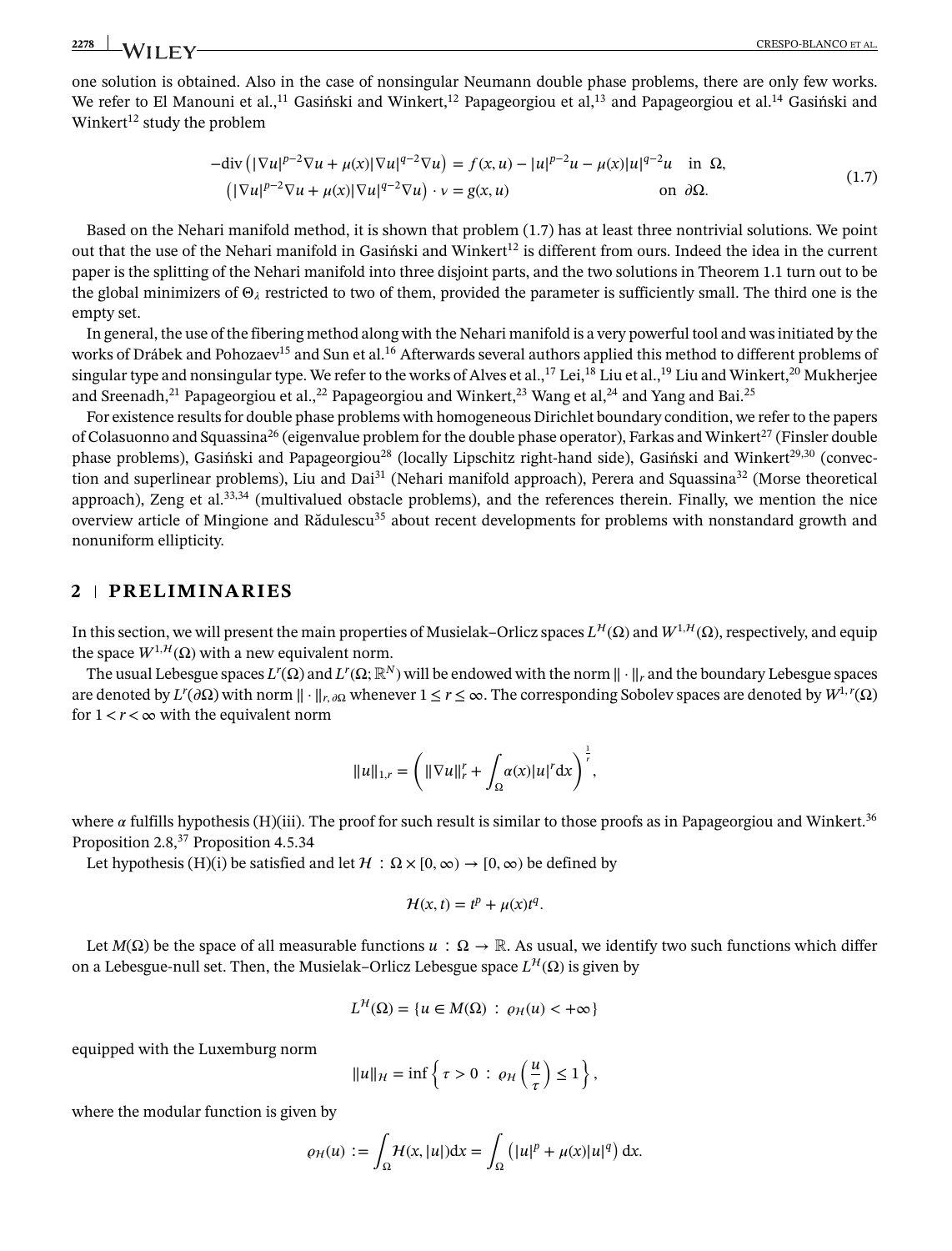In addition, we define the seminormed space

$$
L^q_\mu(\Omega) = \left\{ u \in M(\Omega) \, : \, \int_\Omega \mu(x) |u|^q \, dx < +\infty \right\}
$$

endowed with the seminorm

$$
||u||_{q,\mu} = \left(\int_{\Omega} \mu(x)|u|^q dx\right)^{\frac{1}{q}}.
$$

The Musielak–Orlicz Sobolev space  $W^{1, H}(\Omega)$  is defined by

$$
W^{1,H}(\Omega) = \left\{ u \in L^{\mathcal{H}}(\Omega) : |\nabla u| \in L^{\mathcal{H}}(\Omega) \right\}
$$

equipped with the norm

$$
||u||_{1,\mathcal{H}} = ||\nabla u||_{\mathcal{H}} + ||u||_{\mathcal{H}},
$$

where  $\|\nabla u\|_{\mathcal{H}} = \|\nabla u\|_{\mathcal{H}}$ . We know that  $L^{\mathcal{H}}(\Omega)$  and  $W^{1,\mathcal{H}}(\Omega)$  are uniformly convex and so reflexive Banach spaces; see Colasuonno and Squassina<sup>26</sup>, Proposition 2.14 or Harjulehto and Hästö.<sup>38</sup>, Theorem 6.1.4

<span id="page-3-0"></span>The following proposition states the main embeddings for the spaces  $L^{\mathcal{H}}(\Omega)$  and  $W^{1,\mathcal{H}}(\Omega)$ ; see Gasinski and Winkert<sup>12</sup>, Proposition 2.2 or Crespo et al.<sup>39</sup>, Propositions 2.17 and 2.19

**Proposition [2.1.](#page-3-0)** *Let (H)(i) be satisfied and let p*<sup>∗</sup> *as well as p*<sup>∗</sup> *be the critical exponents to p as given in (1.3). Then the following embeddings hold:*

- *(i)*  $L^{\mathcal{H}}(\Omega)$  ←  $L^r(\Omega)$  and  $W^{1,\mathcal{H}}(\Omega)$  ←  $W^{1,r}(\Omega)$  are continuous for all  $r ∈ [1, p]$ ;
- *(ii)*  $W^{1, H}(\Omega)$  ←  $L^r(\Omega)$  is continuous for all  $r ∈ [1, p^*]$  and compact for all  $r ∈ [1, p^*);$
- *(iii)*  $W^{1,H}(\Omega)$  ↔  $L^r(\partial\Omega)$  is continuous for all  $r ∈ [1, p_*]$  and compact for all  $r ∈ [1, p_*)$ ;
- $(iv) L<sup>H</sup>(Ω)$  ↔  $L<sup>q</sup><sub>\mu</sub>(Ω)$  *is continuous*;
- *(v)*  $L<sup>q</sup>(Ω)$   $\hookrightarrow$   $L<sup>H</sup>(Ω)$  *is continuous.*

Furthermore, we introduce the seminormed space

$$
W_{\mu}^{q}(\Omega;\mathbb{R}^{N}) = \left\{ u \in L_{\mu}^{q}(\Omega) : \int_{\Omega} \mu(x) |\nabla u|^{q} dx < +\infty \right\}
$$

endowed with the seminorm

$$
\|\nabla u\|_{q,\mu} = \left(\int_{\Omega} \mu(x) |\nabla u|^q dx\right)^{\frac{1}{q}}.
$$

See Proposition 2.1(iv).

Next, we prove the existence of two equivalent norms in  $W^{1, H}(\Omega)$  which will be useful in our treatment. In the following, we use the seminorms

$$
||u||_{r_1,\theta_1} = \left(\int_{\Omega} \theta_1(x)|u|^{r_1} dx\right)^{\frac{1}{r_1}} \text{ and } ||u||_{r_2,\theta_2,\partial\Omega} = \left(\int_{\partial\Omega} \theta_2(x)|u|^{r_2} d\sigma\right)^{\frac{1}{r_2}},
$$

where we suppose

(H′ ):

- (i)  $1 < p < N$ ,  $p < q < p^*$  and  $0 \le \mu(\cdot) \in L^\infty(\Omega)$ ;
- (ii)  $1 \le r_1 \le p^*$  and  $1 \le r_2 \le p_*$ ;
- (iii)  $\theta_1 \in L^{\infty}(\Omega)$ ,  $\theta_1(x) \ge 0$  for a. a.  $x \in \Omega$ ;
- (iv)  $\theta_2 \in L^{\infty}(\partial \Omega)$ ,  $\theta_2(x) \ge 0$  for a. a.  $x \in \partial \Omega$ ;

<span id="page-3-1"></span>(v)  $\theta_1 \not\equiv 0$  or  $\theta_2 \not\equiv 0$ .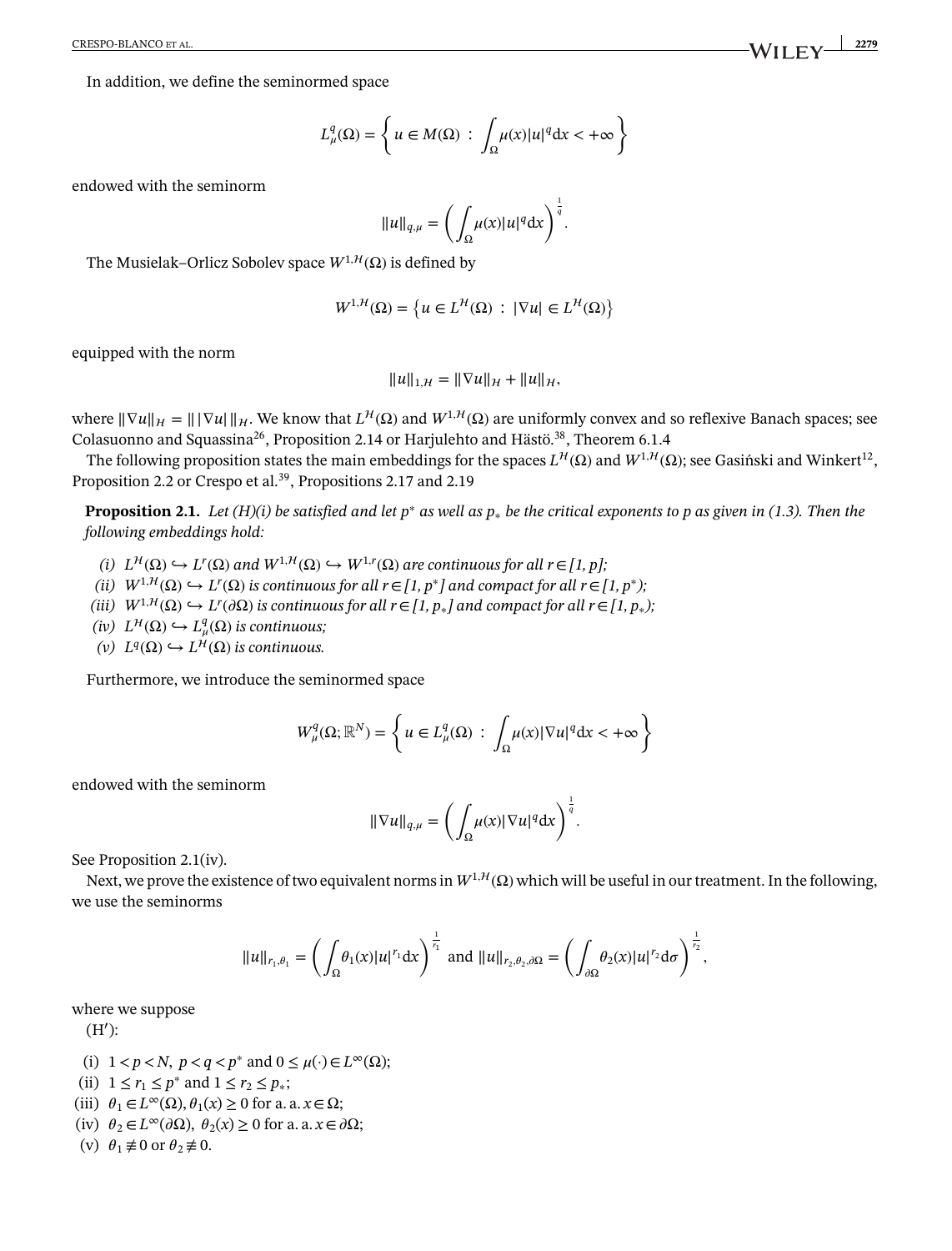## **Proposition [2.2.](#page-3-1)** *If hypotheses (H*′ *) hold, then*

$$
||u||_{1,\mathcal{H}}^{\circ} = ||\nabla u||_{\mathcal{H}} + ||u||_{r_1,\theta_1} + ||u||_{r_2,\theta_2,\partial\Omega}
$$
  

$$
||u||_{1,\mathcal{H}}^* = \inf \left\{ \tau > 0 \; : \; \int_{\Omega} \left( \left( \frac{|\nabla u|}{\tau} \right)^p + \mu(x) \left( \frac{|\nabla u|}{\tau} \right)^q \right) dx + \int_{\Omega} \theta_1(x) \left( \frac{|u|}{\tau} \right)^{r_1} dx + \int_{\partial\Omega} \theta_2(x) \left( \frac{|u|}{\tau} \right)^{r_2} d\sigma \le 1 \right\}
$$

*are both equivalent norms on*  $W^{1,H}(\Omega)$ *.* 

*Proof.* We prove the result in the critical case, that is,  $r_1 = p^*$  and  $r_2 = p_*$ , the other cases work similarly. First, it is straightforward to show that  $\|\cdot\|_{1,\mathcal{H}}^{\circ}$  and  $\|\cdot\|_{1,\mathcal{H}}^{*}$  are norms on  $W^{1,\mathcal{H}}(\Omega)$ .

Applying Proposition 2.1(ii), (iii) gives for  $u \in W^{1,H}(\Omega)$ 

$$
||u||_{1,\mathcal{H}}^{\circ} \leq ||\nabla u||_{\mathcal{H}} + ||\theta_1||_{\infty}^{\frac{1}{p^*}} ||u||_{p^*} + ||\theta_2||_{\infty}^{\frac{1}{p^*}} ||u||_{p_*,\partial\Omega}
$$
  
\n
$$
\leq ||\nabla u||_{\mathcal{H}} + C_{\Omega} ||\theta_1||_{\infty}^{\frac{1}{p^*}} ||u||_{1,\mathcal{H}} + C_{\partial\Omega} ||\theta_2||_{\infty}^{\frac{1}{p_*}} ||u||_{1,\mathcal{H}}
$$
  
\n
$$
\leq C_1 ||u||_{1,\mathcal{H}},
$$

where  $C_{\Omega}$ ,  $C_{\partial\Omega} > 0$  are the embedding constants and  $C_1 > 0$ .

Let us now show that

$$
||u||_{\mathcal{H}} \le c||u||_{1,\mathcal{H}}^{\circ}
$$
 (2.1)

for some *c* > 0. Arguing indirectly, we suppose that (2.1) is not true. Then there exists a sequence  $\{u_n\}_{n\in\mathbb{N}} \subset W^{1,1}(\Omega)$ such that

$$
||u_n||_{\mathcal{H}} > n||u_n||_{1,\mathcal{H}}^{\circ} \text{ for all } n \in \mathbb{N}.
$$
 (2.2)

We set  $y_n = \frac{u_n}{\|u_n\|_{\mathcal{H}}}$  which gives  $\|y_n\|_{\mathcal{H}} = 1$ . From (2.2), we then obtain

$$
\frac{1}{n} > \|y_n\|_{1,\mathcal{H}}^{\circ}.
$$
 (2.3)

Since  $\|\nabla \cdot \|_{\mathcal{H}} + \|\cdot \|_{\mathcal{H}}$  is the norm of  $W^{1,\mathcal{H}}(\Omega)$ , we see that  $\{y_n\}_{n\in\mathbb{N}} \subset W^{1,\mathcal{H}}(\Omega)$  is bounded. Hence, we may assume that

$$
y_n \to y
$$
 in  $W^{1,H}(\Omega)$  and  $y_n \to y$  in  $L^{p^*}(\Omega)$  and  $L^{p_*}(\partial\Omega)$ . (2.4)

See Proposition 2.1(ii), (iii). Moreover, from (H')(i) we know that *q* < *p*<sup>∗</sup>. So from Proposition 2.1(ii), (v), we have  $W^{1,H}(\Omega) \hookrightarrow L^q(\Omega)$  compactly and  $L^q(\Omega) \hookrightarrow L^H(\Omega)$  continuously. Therefore,  $y_n \to y$  in  $L^H(\Omega)$  and since  $||y_n||_H = 1$ , it is clear that  $y \neq 0$ . Passing to the limit in (2.3) as  $n \to \infty$  and using (2.4) along with the weak lower semicontinuity of the norm  $\|\nabla \cdot \|_H$  and of the seminorms  $\|\cdot\|_{p^*,\theta_1}, \|\cdot\|_{p_*,\theta_2}$  lead to

$$
0 \ge ||\nabla y||_{\mathcal{H}} + ||y||_{p^*, \theta_1} + ||y||_{p_*, \theta_2, \partial \Omega}.
$$
\n(2.5)

From (2.5), we conclude that  $y \equiv \tau \neq 0$  is a constant and so we have

$$
0 \geq |\tau|^{\frac{1}{p^*}} \left( \int_{\Omega} \theta_1(x) dx \right)^{\frac{1}{p^*}} + |\tau|^{\frac{1}{p_*}} \left( \int_{\partial \Omega} \theta_2(x) d\sigma \right)^{\frac{1}{p_*}} > 0,
$$

since  $\theta_1 \neq 0$  or  $\theta_2 \neq 0$  by hypothesis (H')(v). This is a contradiction, and so (2.1) is true. From this, we directly have that

$$
||u||_{1,\mathcal{H}} \leq C_2 ||u||_{1,\mathcal{H}}^{\circ}
$$

for some  $C_2 > 0$ .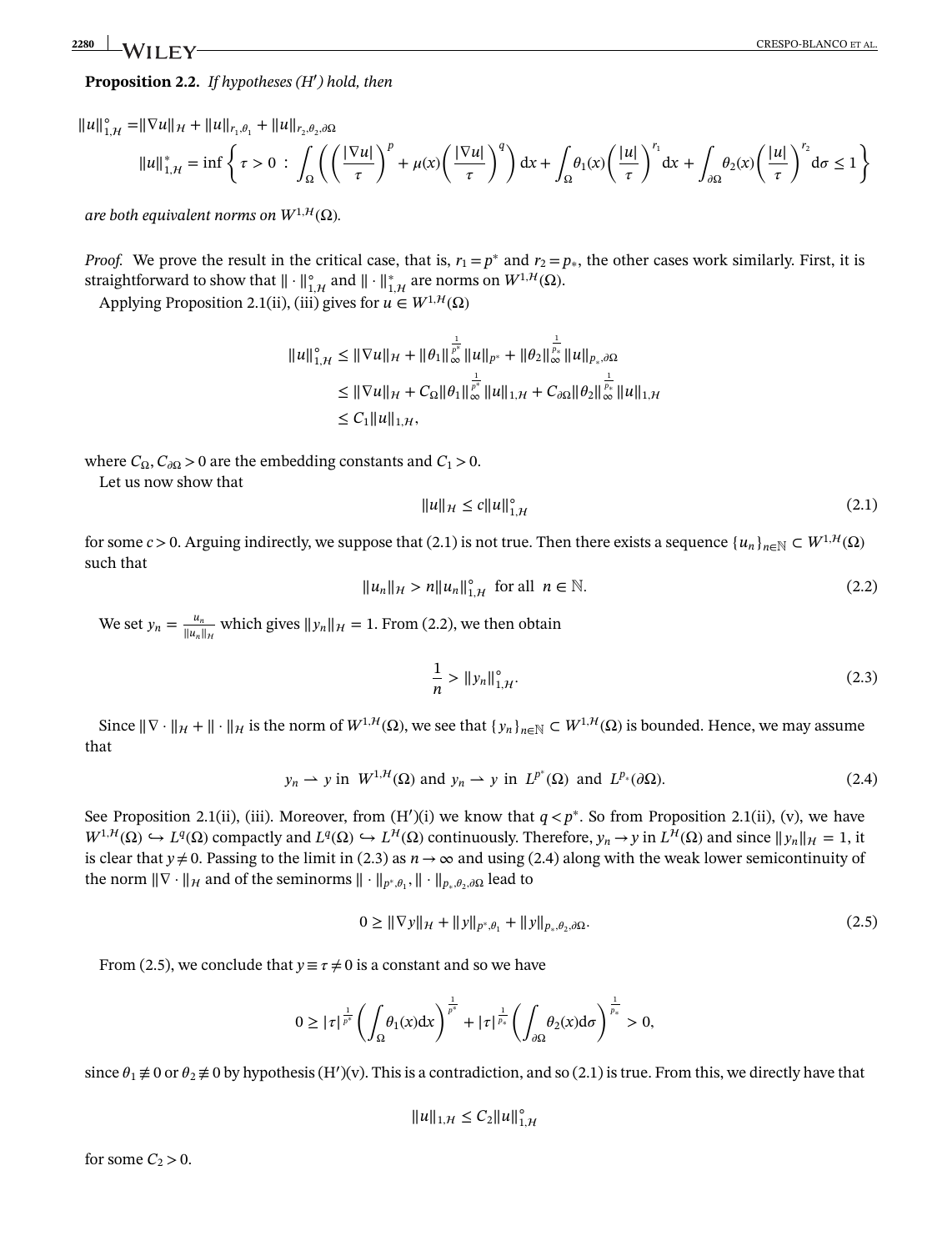Let us now prove that  $\|\cdot\|_{1,\mathcal{H}}^{\circ}$  and  $\|\cdot\|_{1,\mathcal{H}}^{*}$  are equivalent. For  $u \in W^{1,\mathcal{H}}(\Omega)$ , we have

$$
\int_{\Omega} \left( \left( \frac{|\nabla u|}{\|u\|_{1,H}^{\circ}} \right)^{p} + \mu(x) \left( \frac{|\nabla u|}{\|u\|_{1,H}^{\circ}} \right)^{q} \right) dx + \int_{\Omega} \theta_{1}(x) \left( \frac{|u|}{\|u\|_{1,H}^{\circ}} \right)^{p^{*}} dx
$$
  
+ 
$$
\int_{\partial \Omega} \theta_{2}(x) \left( \frac{|u|}{\|u\|_{1,H}^{\circ}} \right)^{p_{*}} d\sigma
$$
  

$$
\leq \varrho_{H} \left( \frac{\nabla u}{\|\nabla u\|_{H}} \right) + \int_{\Omega} \theta_{1}(x) \left( \frac{|u|}{\|u\|_{p^{*},\theta_{1}}} \right)^{p^{*}} dx + \int_{\partial \Omega} \theta_{2}(x) \left( \frac{|u|}{\|u\|_{p_{*},\theta_{2},\partial \Omega}} \right)^{p_{*}} d\sigma
$$
  
= 3.

Therefore,  $||u||_{1,\mathcal{H}}^* \leq 3||u||_{1,\mathcal{H}}^{\circ}$ . Similarly, we obtain

$$
\int_{\Omega} \left( \left( \frac{|\nabla u|}{\|u\|_{1,H}^*} \right)^p + \mu(x) \left( \frac{|\nabla u|}{\|u\|_{1,H}^*} \right)^q \right) dx + \int_{\Omega} \theta_1(x) \left( \frac{|u|}{\|u\|_{1,H}^*} \right)^p dx
$$
\n
$$
+ \int_{\partial \Omega} \theta_2(x) \left( \frac{|u|}{\|u\|_{1,H}^*} \right)^p d\sigma
$$
\n
$$
\leq \rho_{1,H}^* \left( \frac{u}{\|u\|_{1,H}^*} \right),
$$
\n(2.6)

where  $\rho_{1,\mathcal{H}}^{*}$  is the corresponding modular to  $\|\cdot\|_{1,\mathcal{H}}^{*}$  given by

$$
\rho_{1,\mathcal{H}}^*(u) = \int_{\Omega} \left( |\nabla u|^p + \mu(x) |\nabla u|^q \right) dx + \int_{\Omega} \theta_1(x) |u|^{p^*} dx + \int_{\partial \Omega} \theta_2(x) |u|^{p^*} d\sigma.
$$

Note that, for  $u \in W^{1,H}(\Omega)$ , the function  $\tau \mapsto \rho_{1,H}^*(\tau u)$  is continuous, convex, and even, and it is strictly increasing when  $\tau \in [0, +\infty)$ . So, by definition, we directly obtain

$$
||u||_{1,\mathcal{H}}^* = \tau \text{ if and only if } \rho_{1,\mathcal{H}}^* \left(\frac{u}{\tau}\right) = 1.
$$

From this and (2.6), we conclude that  $\|\nabla u\|_{\mathcal{H}} \leq \|u\|_{1,\mathcal{H}}^*$ ,  $\|u\|_{p^*,\theta_1} \leq \|u\|_{1,\mathcal{H}}^*$  and  $\|u\|_{r_2,\theta_2,\partial\Omega} \leq \|u\|_{1,\mathcal{H}}^*$ . Therefore, 1  $\frac{1}{3}||u||_{1,\mathcal{H}}^{\circ} \leq ||u||_{1,\mathcal{H}}^{*}.$  $\Box$ 

Assuming hypotheses (H), we know from Proposition 2.2 that

$$
||u|| = \inf \left\{ \tau > 0 \, : \, \int_{\Omega} \left( \left( \frac{|\nabla u|}{\tau} \right)^p + \mu(x) \left( \frac{|\nabla u|}{\tau} \right)^q \right) dx + \int_{\Omega} \alpha(x) \left( \frac{|u|}{\tau} \right)^p dx + \int_{\partial \Omega} \beta(x) \left( \frac{|u|}{\tau} \right)^p d\sigma \le 1 \right\}
$$

is a norm on  $W^{1, H}(\Omega)$  which is equivalent to  $\|\cdot\|_{1, H}$  and  $\|\cdot\|_{1, H}^{\circ}$ . The corresponding modular  $\rho$  to  $\|\cdot\|$  is given by

$$
\rho(u) = \int_{\Omega} \left( |\nabla u|^p + \mu(x) |\nabla u|^q \right) dx + \int_{\Omega} \alpha(x) |u|^p dx + \int_{\partial \Omega} \beta(x) |u|^{p_*} d\sigma \tag{2.7}
$$

for  $u \in W^{1, H}(\Omega)$ .

The norm  $\|\cdot\|$  and the modular function  $\rho$  are related as follows.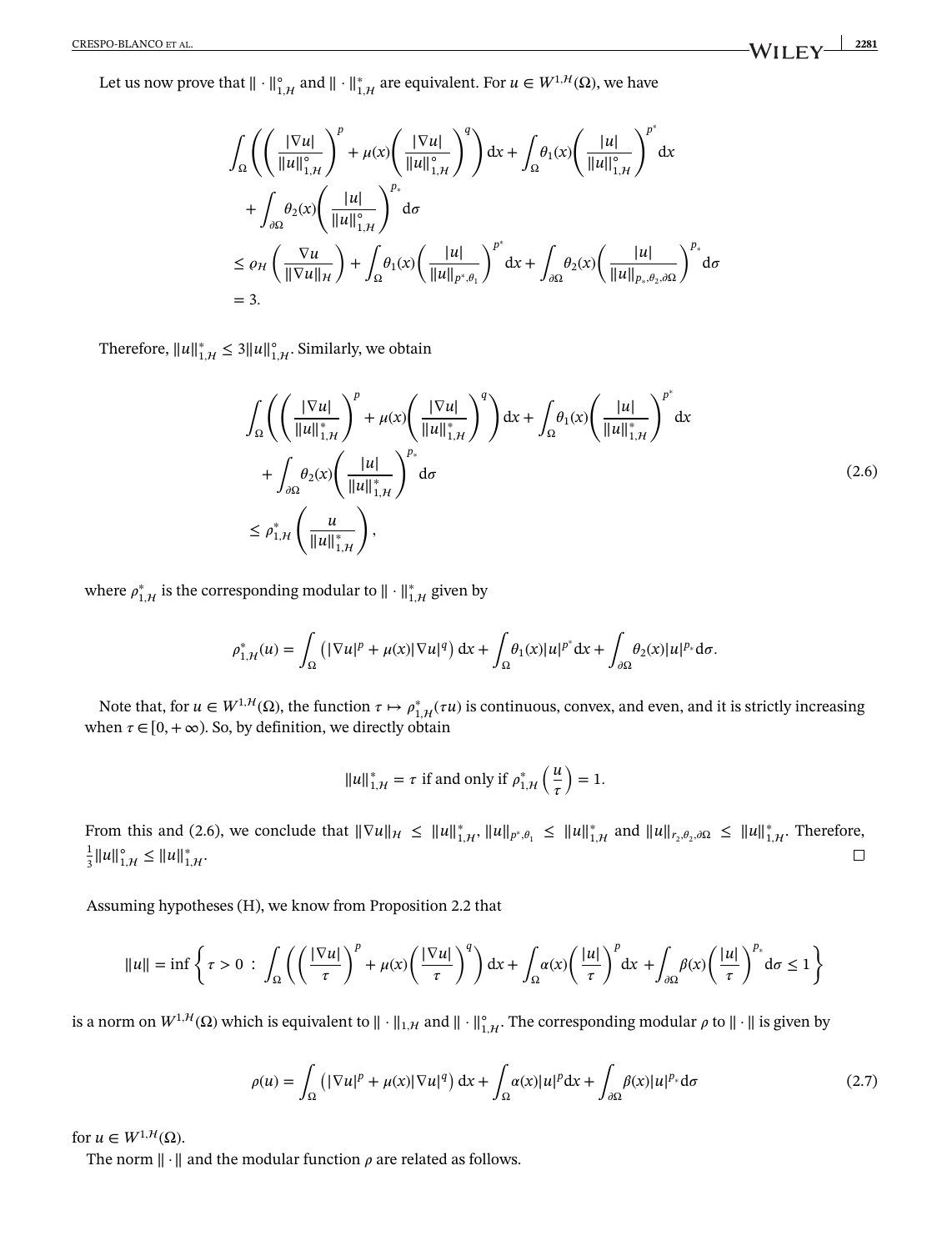<span id="page-6-0"></span>**Proposition [2.3.](#page-6-0)** *Let* (*H*)(*i*), (*H*)(*iii*), and (*H*)(*iv*) be satisfied, let  $y \in W^{1, H}(\Omega)$ , and let  $\rho$  be defined by (2.7). Then *the following hold:*

- *(i)* If  $y \neq 0$ , then  $||y|| = \lambda$  if and only if  $\rho\left(\frac{y}{\lambda}\right)$  $\lambda$  $= 1;$
- *(ii)*  $||y|| < 1$  (resp. > 1, = 1) if and only if  $\rho(y) < 1$  (resp. > 1, = 1);
- *(iii) If*  $||y|| < 1$ *, then*  $||y||^q \le \rho(y) \le ||y||^p$ ;
- *(iv) If*  $||y|| > 1$ *, then*  $||y||^p \leq \rho(y) \leq ||y||^q$ *;*
- *(v)*  $||y||\rightarrow 0$  *if and only if*  $\rho(y) \rightarrow 0$ *;*
- *(vi)*  $||y|| \rightarrow +\infty$  *if and only if*  $\rho(y) \rightarrow +\infty$ *.*

The proof of Proposition 2.3 can be done as in Liu and Dai,  $31$  Proposition 2.1 or Crespo et al.,  $39$  Proposition 2.16 Let  $A: W^{1,H}(\Omega) \to W^{1,H}(\Omega)$ <sup>\*</sup> be the nonlinear mapping defined by

$$
\langle A(u), \varphi \rangle_{\mathcal{H}} = \int_{\Omega} \left( |\nabla u|^{p-2} \nabla u + \mu(x) |\nabla u|^{q-2} \nabla u \right) \cdot \nabla \varphi dx + \int_{\Omega} \alpha(x) |u|^{p-2} u \varphi dx + \int_{\partial \Omega} \beta(x) |u|^{p_{*}-2} u \varphi d\sigma
$$
\n(2.8)

<span id="page-6-1"></span>for all  $u, \varphi \in W^{1,H}(\Omega)$  with  $\langle \cdot, \cdot \rangle_H$  being the duality pairing between  $W^{1,H}(\Omega)$  and its dual space  $W^{1,H}(\Omega)^*$ . The properties of the operator  $A: W^{1,H}(\Omega) \to W^{1,H}(\Omega)^*$  are summarized in the next proposition.

**Proposition [2.4.](#page-6-1)** *Let hypotheses (H)(i), (H)(iii), and (H)(iv) be satisfied. Then, the operator A defined by (2.8) is bounded (i.e., it maps bounded sets into bounded sets), continuous, strictly monotone (hence maximal monotone), and it is of type*  $(S_+$ *).* 

The proof of Proposition 2.4 is similar to those in Liu and Dai<sup>31</sup>, Proposition 3.1 or Crespo et al.,<sup>39</sup> Proposition 3.5

# **3 PROOF OF THE MAIN RESULT**

This section is concerned with the proof of Theorem 1.1. For this purpose, we introduce the energy functional  $\Theta_{\lambda}$ :  $W^{1, H}(\Omega) \to \mathbb{R}$  of problem (1.1) given by

$$
\Theta_\lambda(u)=\frac{1}{p}\|u\|_{1,p}^p+\frac{1}{q}\|\nabla u\|_{q,\mu}^q+\frac{1}{p_*}\|u\|_{p_*,\beta,\partial\Omega}^{p_*}-\frac{1}{1-\kappa}\int_\Omega\zeta(x)|u|^{1-\kappa}{\rm d} x-\frac{\lambda}{q_1}\|u\|_{q_1}^{q_1}.
$$

It is clear that  $\Theta_i$  is not a  $C^1$ -functional because of the singular term. Next, for  $u \in W^{1,H}(\Omega)$ , we introduce the fibering function  $\psi_u : [0, +\infty) \to \mathbb{R}$  given by

$$
\psi_u(t) = \Theta_\lambda(tu) \text{ for all } t \ge 0.
$$

It is easy to see that  $\psi_u \in C^\infty((0,\infty))$ . Based on this, we can introduce the so-called Nehari manifold related to problem (1.1) which is defined by

$$
\mathcal{N}_{\lambda} = \left\{ u \in W^{1,H}(\Omega) \setminus \{0\} : ||u||_{1,p}^{p} + ||\nabla u||_{q,\mu}^{q} + ||u||_{p_{*},\beta,\partial\Omega}^{p_{*}} = \int_{\Omega} \zeta(x) |u|^{1-\kappa} dx + \lambda ||u||_{q_{1}}^{q_{1}} \right\}
$$
  
=  $\left\{ u \in W^{1,H}(\Omega) \setminus \{0\} : \psi_{u}'(1) = 0 \right\}.$ 

We know that  $\mathcal{N}_{\lambda}$  contains all weak solutions of problem (1.1), but it is smaller than the whole space  $W^{1,H}(\Omega)$ . The advantage of  $\mathcal{N}_\lambda$  is the fact that our energy functional  $\Theta_\lambda$  has nice properties restricted to  $\mathcal{N}_\lambda$  which fail globally. Next, we split the manifold  $\mathcal{N}_{\lambda}$  into three disjoint parts in the following way: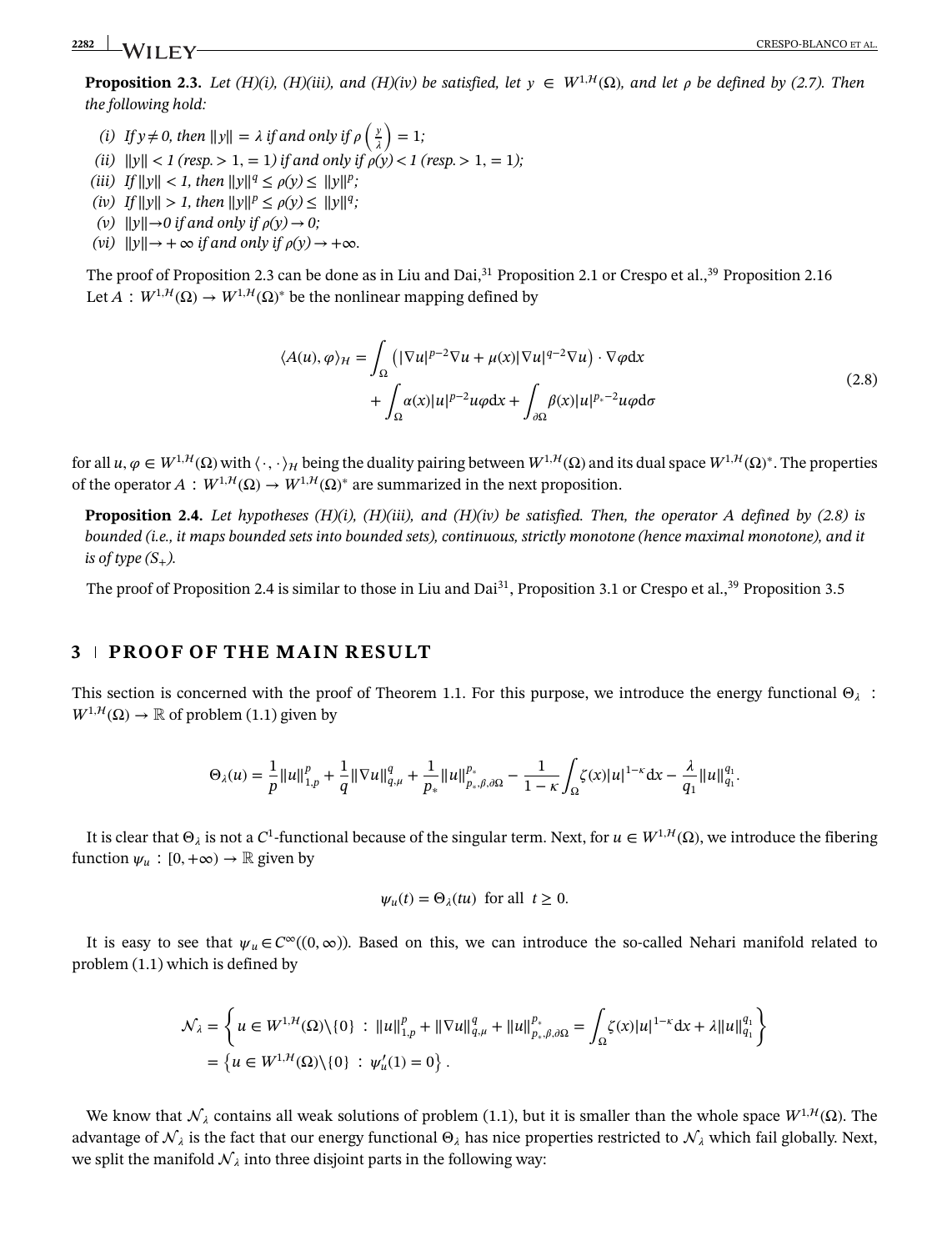$$
\mathcal{N}_{\lambda}^{+} = \left\{ u \in \mathcal{N}_{\lambda} : (p + \kappa - 1) ||u||_{1,p}^{p} + (q + \kappa - 1) ||\nabla u||_{q,\mu}^{q} + (p_{*} + \kappa - 1) ||u||_{p_{*},\beta,\partial\Omega}^{p_{*}} \right\}\n- \lambda(q_{1} + \kappa - 1) ||u||_{q_{1}}^{q_{1}} > 0 \right\}\n= \left\{ u \in \mathcal{N}_{\lambda} : \psi_{u}''(1) > 0 \right\},\n\mathcal{N}_{\lambda}^{\circ} = \left\{ u \in \mathcal{N}_{\lambda} : (p + \kappa - 1) ||u||_{1,p}^{p} + (q + \kappa - 1) ||\nabla u||_{q,\mu}^{q} + (p_{*} + \kappa - 1) ||u||_{p_{*},\beta,\partial\Omega}^{p_{*}} \right\}\n= \lambda(q_{1} + \kappa - 1) ||u||_{q_{1}}^{q_{1}}\right\}\n= \left\{ u \in \mathcal{N}_{\lambda} : \psi_{u}''(1) = 0 \right\},\n\mathcal{N}_{\lambda}^{-} = \left\{ u \in \mathcal{N}_{\lambda} : (p + \kappa - 1) ||u||_{1,p}^{p} + (q + \kappa - 1) ||\nabla u||_{q,\mu}^{q} + (p_{*} + \kappa - 1) ||u||_{p_{*},\beta,\partial\Omega}^{p_{*}} \right\}\n- \lambda(q_{1} + \kappa - 1) ||u||_{q_{1}}^{q_{1}} < 0 \right\}\n= \left\{ u \in \mathcal{N}_{\lambda} : \psi_{u}''(1) < 0 \right\}.
$$

<span id="page-7-0"></span>In general, the energy functional  $\Theta_{\lambda}$  is not coercive on  $W^{1, H}(\Omega)$ , but it is on the manifold  $\mathcal{N}_{\lambda}$  as stated in the next proposition.

**Proposition [3.1.](#page-7-0)** *If hypotheses (H) hold, then*  $\Theta_{\lambda}|_{\mathcal{N}_\lambda}$  *is coercive.* 

*Proof.* Let  $u \in \mathcal{N}_{\lambda}$  be such that  $||u|| > 1$ . By the definition of  $\mathcal{N}_{\lambda}$  we have

$$
-\frac{\lambda}{q_1}||u||_{q_1}^{q_1} = -\frac{1}{q_1}||u||_{1,p}^p - \frac{1}{q_1}||\nabla u||_{q,\mu}^q - \frac{1}{q_1}||u||_{p_*,\beta,\partial\Omega}^{p_*} + \frac{1}{q_1}\int_{\Omega}\zeta(x)|u|^{1-\kappa}dx.
$$
\n(3.1)

Applying (3.1), Proposition 2.3(iv), and Theorem 13.17 of Hewitt and Stromberg,<sup>40</sup> p. 196 we obtain

$$
\Theta_{\lambda}(u) = \left[\frac{1}{p} - \frac{1}{q_1}\right] ||u||_{1,p}^p + \left[\frac{1}{q} - \frac{1}{q_1}\right] ||\nabla u||_{q,\mu}^q + \left[\frac{1}{p_*} - \frac{1}{q_1}\right] ||u||_{p_*,\beta,\partial\Omega}^{p_*}
$$
  
+ 
$$
\left[\frac{1}{q_1} - \frac{1}{1-\kappa}\right] \int_{\Omega} \zeta(x) |u|^{1-\kappa} dx
$$
  

$$
\geq c_1 \rho(u) + \left[\frac{1}{q_1} - \frac{1}{1-\kappa}\right] \int_{\Omega} \zeta(x) |u|^{1-\kappa} dx
$$
  

$$
\geq c_1 ||u||^p - c_2 ||u||^{1-\kappa},
$$
 (3.2)

since  $p < q < q_1$  and  $p_* < q_1$  by hypothesis (H)(ii) and for some positive constants  $c_1, c_2$ . Thus, the coercivity of  $\Theta_\lambda$  on *N*<sub> $λ$  follows from (3.2) as 1− $κ$  < 1  $ρ$ . $\Box$ 

Now we are going to prove that the global minimum of  $\Theta_\lambda$  on  $\mathcal{N}^+_\lambda$  is negative provided  $\mathcal{N}^+_\lambda\neq\emptyset$ . The nonemptiness of  $\mathcal{N}_{\lambda}^+$  will be proved later in Proposition 3.4. To this end, let  $m_{\lambda}^+$  =  $\inf_{\mathcal{N}_{\lambda}^+}$   $\Theta_{\lambda}$ .

<span id="page-7-1"></span>**Proposition [3.2.](#page-7-1)** *If hypotheses (H) hold and if*  $\mathcal{N}^+_\lambda \neq \emptyset$ , then  $\Theta_\lambda|_{\mathcal{N}^+_\lambda} < 0$ . In particular,  $m^+_\lambda < 0$ .

*Proof.* Let  $u \in \mathcal{N}_\lambda^+ \neq \emptyset$ . By the definition of  $\mathcal{N}_\lambda^+$ , we get

$$
\lambda \|u\|_{q_1}^{q_1} < \frac{p+\kappa-1}{q_1+\kappa-1} \|u\|_{1,p}^p + \frac{q+\kappa-1}{q_1+\kappa-1} \|\nabla u\|_{q,\mu}^q + \frac{p_*+\kappa-1}{q_1+\kappa-1} \|u\|_{p_*,\beta,\partial\Omega}^{p_*}.\tag{3.3}
$$

Since  $\mathcal{N}_{\lambda}^{+} \subset \mathcal{N}_{\lambda}$ , we have by the definition of  $\mathcal{N}_{\lambda}$ 

$$
-\frac{1}{1-\kappa} \int_{\Omega} \zeta(x) |u|^{1-\kappa} dx = -\frac{1}{1-\kappa} \left( ||u||_{1,p}^{p} + ||\nabla u||_{q,\mu}^{q} + ||u||_{p_{\ast},\beta,\partial\Omega}^{p_{\ast}} \right) + \frac{\lambda}{1-\kappa} ||u||_{q_{1}}^{q_{1}}.
$$
 (3.4)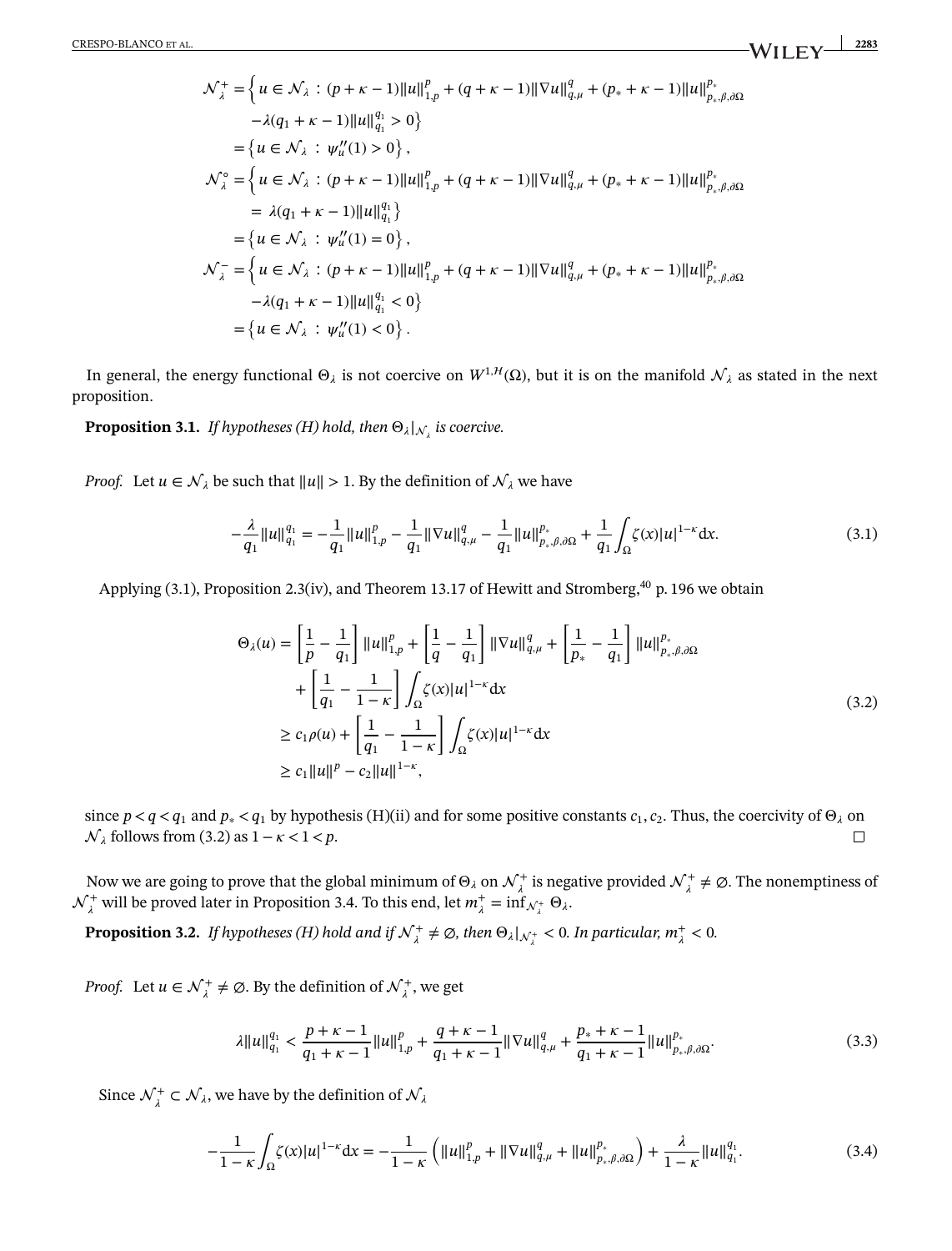Applying (3.4) and (3.3) leads to

$$
\Theta_{\lambda}(u) = \frac{1}{p} ||u||_{1,p}^{p} + \frac{1}{q} ||\nabla u||_{q,\mu}^{q} + \frac{1}{p_{*}} ||u||_{p_{*},\beta,\partial\Omega}^{p} - \frac{1}{1-\kappa} \int_{\Omega} \zeta(x) |u|^{1-\kappa} dx - \frac{\lambda}{q_{1}} ||u||_{q_{1}}^{q_{1}}
$$
\n
$$
= \left[ \frac{1}{p} - \frac{1}{1-\kappa} \right] ||u||_{1,p}^{p} + \left[ \frac{1}{q} - \frac{1}{1-\kappa} \right] ||\nabla u||_{q,\mu}^{q} + \left[ \frac{1}{p_{*}} - \frac{1}{1-\kappa} \right] ||u||_{p_{*},\beta,\partial\Omega}^{p}
$$
\n
$$
+ \lambda \left[ \frac{1}{1-\kappa} - \frac{1}{q_{1}} \right] ||u||_{q_{1}}^{q_{1}}
$$
\n
$$
\leq \left[ \frac{-(p+\kappa-1)}{p(1-\kappa)} + \frac{p+\kappa-1}{q_{1}+\kappa-1} \cdot \frac{q_{1}+\kappa-1}{q_{1}(1-\kappa)} \right] ||u||_{1,p}^{p}
$$
\n
$$
+ \left[ \frac{-(q+\kappa-1)}{q(1-\kappa)} + \frac{q+\kappa-1}{q_{1}+\kappa-1} \cdot \frac{q_{1}+\kappa-1}{q_{1}(1-\kappa)} \right] ||\nabla u||_{q,\mu}^{q}
$$
\n
$$
+ \left[ \frac{-(p_{*}+\kappa-1)}{p_{*}(1-\kappa)} + \frac{p_{*}+\kappa-1}{q_{1}+\kappa-1} \cdot \frac{q_{1}+\kappa-1}{q_{1}(1-\kappa)} \right] ||u||_{p_{*},\beta,\partial\Omega}^{p}
$$
\n
$$
= \frac{p+\kappa-1}{1-\kappa} \left[ \frac{1}{q_{1}} - \frac{1}{p} \right] ||u||_{1,p}^{p} + \frac{q+\kappa-1}{1-\kappa} \left[ \frac{1}{q_{1}} - \frac{1}{q} \right] ||\nabla u||_{q,\mu}^{q}
$$
\n
$$
+ \frac{p_{*}+\kappa-1}{1-\kappa} \left[ \frac{1}{q_{1}} - \frac{
$$

since  $p < q < q_1$  and  $p_* < q_1$ ; see hypotheses (H)(i) and (H)(ii). This shows that  $\Theta_{\lambda}|_{\mathcal{N}_{\lambda}^+} < 0$  and so  $m_{\lambda}^+ < 0$ .  $\Box$ 

<span id="page-8-0"></span>The next proposition shows that  $\mathcal{N}_{\lambda}^{\circ}$  is empty provided the parameter  $\lambda > 0$  is sufficiently small. **Proposition [3.3.](#page-8-0)** *If hypotheses (H) hold, then there exists*  $\hat{\lambda} > 0$  *such that*  $\mathcal{N}_{\lambda}^{\circ} = \emptyset$  *for all*  $\lambda \in (0, \hat{\lambda})$ *.* 

*Proof.* We argue indirectly and assume that for every  $\hat{\lambda} > 0$  we can find  $\lambda \in (0, \hat{\lambda})$  such that  $\mathcal{N}_{\lambda}^{\circ} \neq \emptyset$ . This means that for such  $\lambda > 0$  there exists  $u \in \mathcal{N}_{\lambda}^{\circ}$  such that

$$
(p + \kappa - 1) ||u||_{1,p}^p + (q + \kappa - 1) ||\nabla u||_{q,\mu}^q + (p_* + \kappa - 1) ||u||_{p_*,\beta,\partial\Omega}^{p_*} = \lambda(q_1 + \kappa - 1) ||u||_{q_1}^{q_1}.
$$
\n(3.5)

We know that  $\mathcal{N}_{\lambda}^{\circ} \subset \mathcal{N}_{\lambda}$  and so  $u \in \mathcal{N}_{\lambda}$ , that is,

$$
(q_1 + \kappa - 1) ||u||_{1,p}^p + (q_1 + \kappa - 1) ||\nabla u||_{q,\mu}^q + (q_1 + \kappa - 1) ||u||_{p_*,\beta,\partial\Omega}^{p_*}
$$
  
= 
$$
(q_1 + \kappa - 1) \int_{\Omega} \zeta(x) |u|^{1-\kappa} dx + \lambda (q_1 + \kappa - 1) ||u||_{q_1}^{q_1}.
$$
 (3.6)

Subtracting (3.5) from (3.6), we obtain

$$
(q_1 - p) \|u\|_{1,p}^p + (q_1 - q) \|\nabla u\|_{q,\mu}^q + (q_1 - p_*) \|u\|_{p_*,\beta,\partial\Omega}^{p_*} = (q_1 + \kappa - 1) \int_{\Omega} \zeta(x) |u|^{1-\kappa} dx.
$$
 (3.7)

Since  $0 < 1 - \kappa < 1 < p < q < q_1$  and  $p_* < q_1$ , we can use Proposition 2.3(iii), (iv) to the left-hand side of (3.7) and Theorem 13.17 of Hewitt and Stromberg<sup>40</sup>, p. 196 along with Proposition 2.1(ii) to the right-hand side of (3.7) in order to get

$$
\min\left\{\|u\|^p, \|u\|^q\right\} \le c_3 \|u\|^{1-\kappa}
$$

for some constant  $c_3 > 0$ . As  $0 < 1 - \kappa < 1 < p < q$ , this implies

$$
||u|| \leq c_4 \tag{3.8}
$$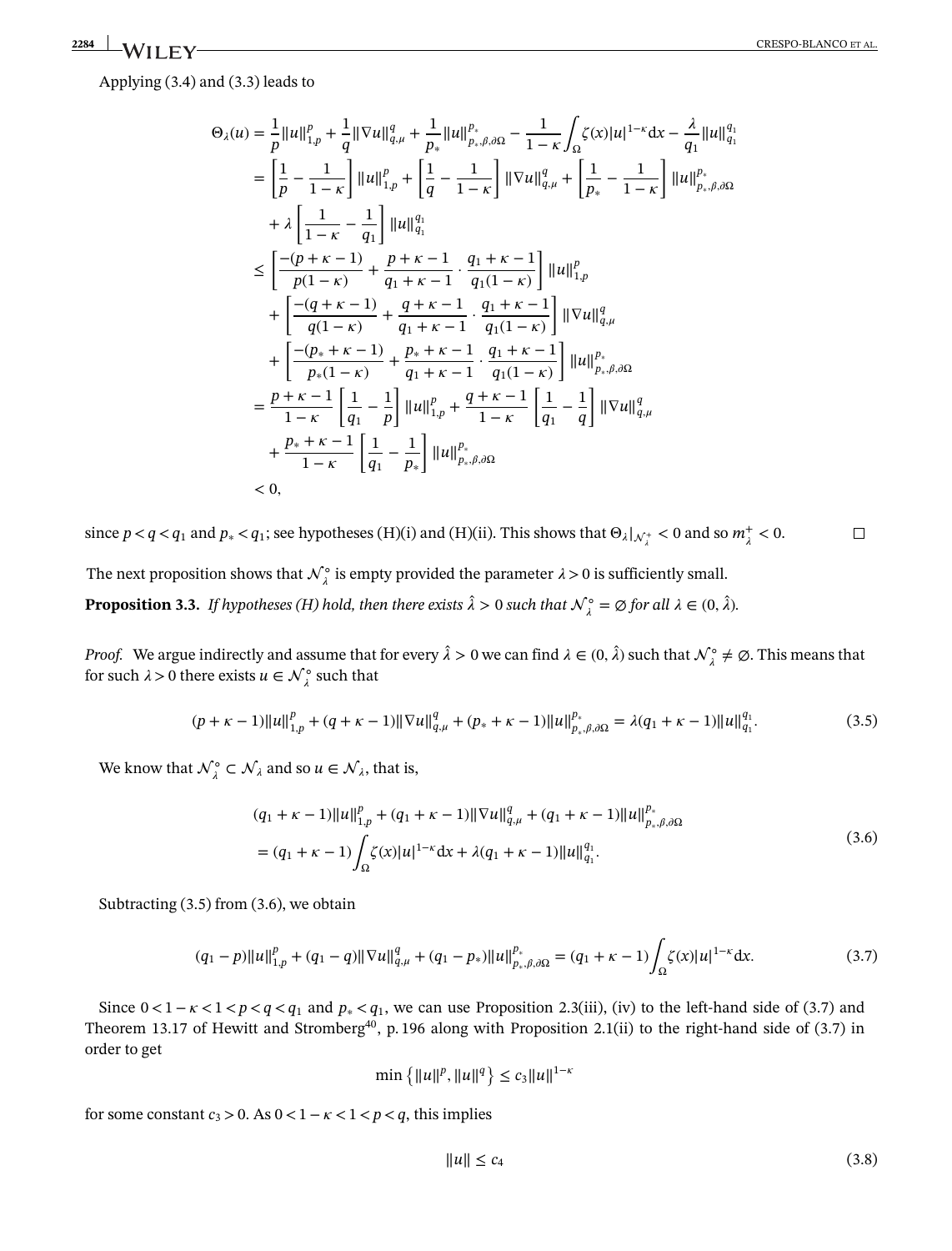for some  $c_4 > 0$ . However, from Equation (3.5), we deduce

$$
\min\left\{\|u\|^p, \|u\|^q\right\} \le \lambda c_5 \|u\|^{q_1} \tag{3.9}
$$

for some  $c_5 > 0$  where we have used Propositions 2.3(iii), (iv) and 2.1(ii). From (3.9), we then conclude that

$$
\|u\|\geq \left(\frac{1}{\lambda c_5}\right)^{\frac{1}{q_1-p}}\;\text{or}\;\|u\|\geq \left(\frac{1}{\lambda c_5}\right)^{\frac{1}{q_1-q}}.
$$

Letting  $\lambda \to 0^+$ , it follows  $||u|| \to +\infty$  since  $p < q < q_1$  contradicting (3.8). This proves the emptiness of  $\mathcal{N}_{\lambda}^{\circ}$  for all  $\lambda \in (0, \hat{\lambda})$ .

<span id="page-9-0"></span>Next, we are going to prove the nonemptiness of the sets  $\mathcal{N}^{\pm}_{\lambda}$  for small values of the parameter  $\lambda > 0$ , and we will show that the functional  $\Theta_\lambda$  achieves its global minimum restricted to the set  ${\cal N}^+_\lambda.$ 

**Proposition [3.4.](#page-9-0)** *If hypotheses (H) hold, then there exists*  $\tilde{\lambda} \in (0, \hat{\lambda}]$  *such that*  $\mathcal{N}_{\lambda}^{\pm} \neq \emptyset$  for all  $\lambda \in (0, \tilde{\lambda})$  and for any  $\lambda \in (0, \tilde{\lambda})$ , there exists  $u_{\lambda} \in \mathcal{N}_{\lambda}^{+}$  such that  $\Theta_{\lambda}(u_{\lambda}) = m_{\lambda}^{+} < 0$  and  $u_{\lambda}(x) \ge 0$  for a.  $a, x \in \Omega$ .

*Proof.* Let  $u \in W^{1,H}(\Omega)$  be such that  $u \neq 0$ . We consider the function  $\tilde{\eta}_u : (0, +\infty) \to \mathbb{R}$  defined by

$$
\tilde{\eta}_u(t) = t^{p-q_1} ||u||_{1,p}^p - t^{-q_1 - \kappa + 1} \int_{\Omega} \zeta(x) |u|^{1-\kappa} dx.
$$
\n(3.10)

Recall that  $q_1 - p < q_1 + \kappa - 1$ . Hence, there exists a unique  $\tilde{t}_u^{\circ} > 0$  such that

$$
\tilde{\eta}_u\left(\tilde{t}_u^{\circ}\right) = \max_{t>0} \tilde{\eta}_u(t).
$$

This means

$$
(p - q_1) (\tilde{t}_u^{\circ})^{p - q_1 - 1} ||u||_{1, p}^p + (q_1 + \kappa - 1) (\tilde{t}_u^{\circ})^{-q_1 - \kappa} \int_{\Omega} \zeta(x) |u|^{1 - \kappa} dx = 0
$$

and so

$$
\tilde{t}_u^{\circ} = \left[ \frac{(q_1 + \kappa - 1) \int_{\Omega} \zeta(x) |u|^{1-\kappa} dx}{(q_1 - p) ||u||_{1,p}^p} \right]^\frac{1}{p+\kappa-1}.
$$
\n(3.11)

Using (3.11) into the definition of  $\tilde{\eta}_u$  in (3.10) gives

$$
\tilde{\eta}_{u}(\tilde{t}_{u}^{o}) = \frac{\left[(q_{1}-p)||u||_{1,p}^{p}\right]_{p+\kappa-1}^{q_{1}-p}}{\left[(q_{1}+\kappa-1)\int_{\Omega}\zeta(x)|u|^{1-\kappa}dx\right]_{p+\kappa-1}^{q_{1}-p}}||u||_{1,p}^{p}}{\left[(q_{1}+\kappa-1)\int_{\Omega}\zeta(x)|u|^{1-\kappa}dx\right]_{p+\kappa-1}^{q_{1}+\kappa-1}}\int_{\Omega}\zeta(x)|u|^{1-\kappa}dx
$$
\n
$$
= \frac{(q_{1}-p)||u||_{1,p}^{p}}{\left[(q_{1}+\kappa-1)\int_{\Omega}\zeta(x)|u|^{1-\kappa}dx\right]_{p+\kappa-1}^{q_{1}+\kappa-1}}\int_{\Omega}\zeta(x)|u|^{1-\kappa}dx
$$
\n
$$
= \frac{(q_{1}-p)^{\frac{q_{1}-p}{p+\kappa-1}}||u||_{1,p}^{\frac{p(q_{1}+\kappa-1)}{p+\kappa-1}}}{(q_{1}+\kappa-1)^{\frac{q_{1}+\kappa-1}{p+\kappa-1}}||u||_{1,p}^{\frac{p(q_{1}+\kappa-1)}{p+\kappa-1}}}
$$
\n
$$
= \frac{(q_{1}-p)^{\frac{q_{1}+\kappa-1}{p+\kappa-1}}||u||_{1,p}^{\frac{p(q_{1}+\kappa-1)}{p+\kappa-1}}}{(q_{1}+\kappa-1)^{\frac{q_{1}+\kappa-1}{p+\kappa-1}}||\int_{\Omega}\zeta(x)|u|^{1-\kappa}dx|^{\frac{q_{1}-p}{p+\kappa-1}}}
$$
\n
$$
= \frac{p+\kappa-1}{q_{1}-p}\left[\frac{q_{1}-p}{q_{1}+\kappa-1}\right]^{\frac{q_{1}+\kappa-1}{p+\kappa-1}}\frac{||u||_{1,p}^{\frac{p(q_{1}+\kappa-1)}{p+\kappa-1}}}{||\int_{\Omega}\zeta(x)|u|^{1-\kappa}dx|^{\frac{q_{1}-p}{p+\kappa-1}}}.
$$
\n(3.12)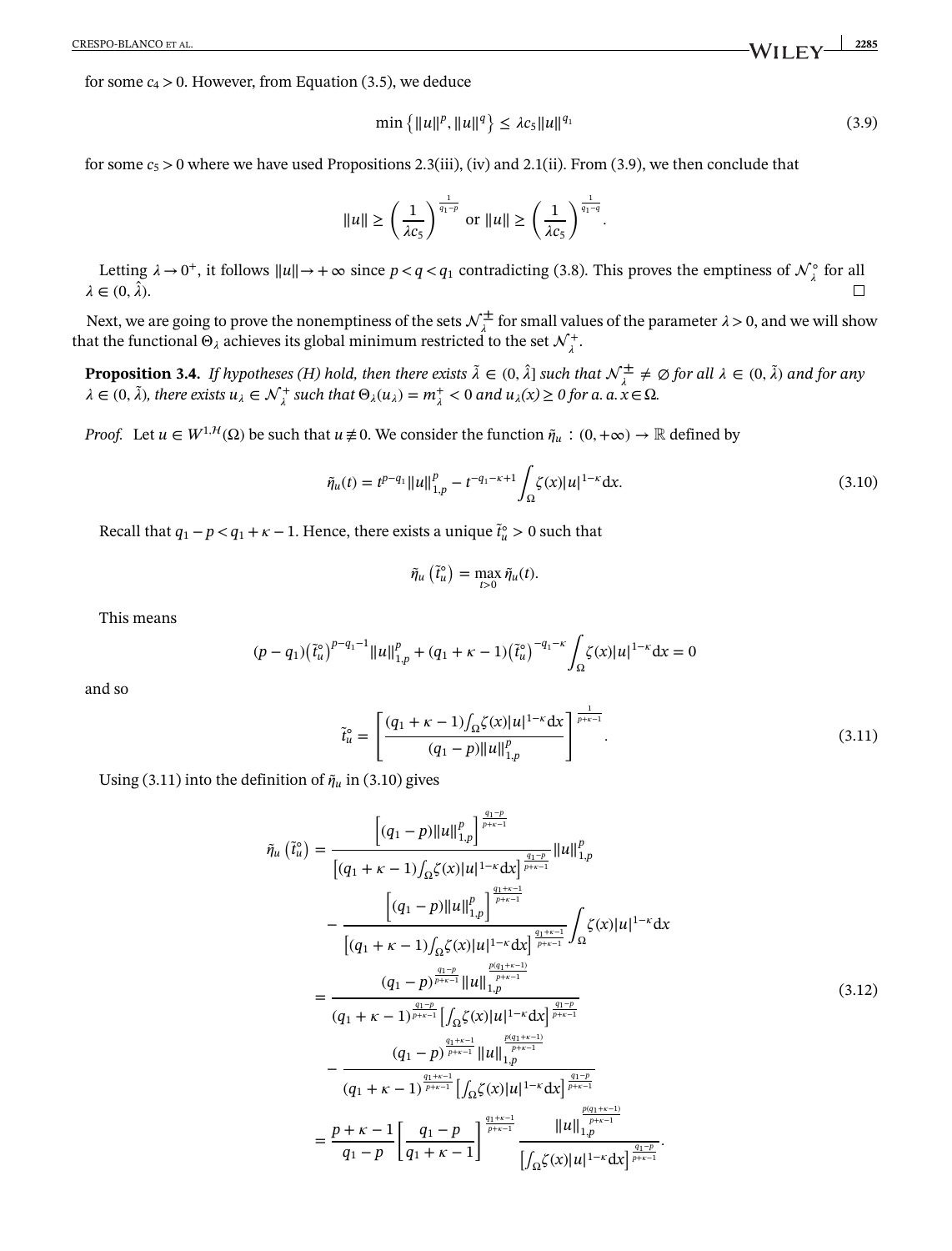Applying Theorem 13.17 of Hewitt and Stromberg,<sup>40</sup>, p. 196 we have

$$
\int_{\Omega} \zeta(x)|u|^{1-\kappa} dx \le c_6 \|u\|_{p^*}^{1-\kappa}
$$
\n(3.13)

for some  $c_6 > 0$ . Furthermore, we denote by *S* the best constant of the continuous embedding  $W^{1,p}(\Omega) \hookrightarrow L^{p^*}(\Omega)$ , that is,

$$
S||u||_{p^*}^p \le ||u||_{1,p}^p. \tag{3.14}
$$

From (3.12), (3.13), and (3.14), it follows that

$$
\tilde{\eta}_{u}(\tilde{t}_{u}^{o}) - \lambda ||u||_{q_{1}}^{q_{1}}
$$
\n
$$
= \frac{p + \kappa - 1}{q_{1} - p} \left[ \frac{q_{1} - p}{q_{1} + \kappa - 1} \right]^{q_{1} + \kappa - 1} \frac{||u||_{1,p}^{\frac{p(q_{1} + \kappa - 1)}{p + \kappa - 1}}}{\left| \int_{\Omega} \zeta(x) |u|^{1 - \kappa} dx \right]^{\frac{q_{1} + \kappa - 1}{p + \kappa - 1}}} - \lambda ||u||_{q_{1}}^{q_{1}}
$$
\n
$$
\geq \frac{p + \kappa - 1}{q_{1} - p} \left[ \frac{q_{1} - p}{q_{1} + \kappa - 1} \right]^{\frac{q_{1} + \kappa - 1}{p + \kappa - 1}} \frac{\left\| u \right\|_{p^{*}}^{p}}{\left( c_{6} ||u||_{p^{*}}^{1 - \kappa} \right)^{\frac{q_{1} - \kappa}{p + \kappa - 1}}} - \lambda c_{7} ||u||_{p^{*}}^{q_{1}}
$$
\n
$$
= [c_{8} - \lambda c_{7}] ||u||_{p^{*}}^{q_{1}}
$$
\n
$$
(3.15)
$$

for some constants  $c_7$ ,  $c_8$  > 0. From (3.15), we conclude that there exists  $\tilde{\lambda} \in (0, \hat{\lambda}]$  independent of *u* such that

$$
\tilde{\eta}_u\left(\tilde{t}_u^o\right) - \lambda \|u\|_{q_1}^{q_1} > 0 \text{ for all } \lambda \in \left(0, \tilde{\lambda}\right). \tag{3.16}
$$

Now we introduce the function  $\eta_u : (0, +\infty) \to \mathbb{R}$  defined by

$$
\eta_u(t) = t^{p-q_1} \|u\|_{1,p}^p + t^{q-q_1} \|\nabla u\|_{q,\mu}^q + t^{p_*-q_1} \|u\|_{p_*,\beta,\partial\Omega}^{p_*} - t^{-q_1-\kappa+1} \int_{\Omega} \zeta(x) |u|^{1-\kappa} dx.
$$

Note that the equation

$$
0 = \eta_u'(t) = (p - q_1)t^{p - q_1 - 1} ||u||_{1,p}^p + (q - q_1)t^{q - q_1 - 1} ||\nabla u||_{q,\mu}^q
$$
  
+ 
$$
(p_* - q_1)t^{p_* - q_1 - 1} ||u||_{p_*,\beta,\partial\Omega}^{p_*} - (-q_1 - \kappa + 1)t^{-q_1 - \kappa} \int_{\Omega} \zeta(x) |u|^{1 - \kappa} dx
$$

$$
(3.17)
$$

is equivalent to

$$
(q_1 - p)t^{p+\kappa-1}||u||_{1,p}^p + (q_1 - q)t^{q+\kappa-1}||\nabla u||_{q,\mu}^q + (q_1 - p_*)t^{p_*+\kappa-1}||u||_{p_*,\beta,\partial\Omega}^{p_*}
$$
  
= 
$$
(q_1 + \kappa - 1)\int_{\Omega} \zeta(x)|u|^{1-\kappa} dx.
$$
 (3.18)

Since  $0 < q_1 - q < q_1 - p < q_1 + \kappa - 1$ ,  $0 < q_1 - p_*$ ,  $0 < p + \kappa - 1 < q + \kappa - 1$ , and  $0 < p_* + \kappa - 1$ , we can observe that the left-hand side of (3.18), which we shall denote as  $\xi_u(t)$ , fulfills

$$
\lim_{t \to 0^+} \xi_u(t) = 0, \ \lim_{t \to +\infty} \xi_u(t) = +\infty \text{ and } \xi'_u(t) > 0 \text{ for all } t > 0.
$$

From the two limits and via the intermediate value theorem, one can derive that there exists  $t_u^{\circ} > 0$  such that (3.18) holds, and from the remaining claim that this value is unique due to the injectivity of  $\xi_u(t)$ . Furthermore, if we consider  $\eta'_u(t) > 0$  ( $\eta'_u(t) < 0$ ), then (3.18) holds with a sign < (>), and as  $\xi_u(t)$  is strictly increasing, this holds for  $t < t_u^{\circ}(t > t_u^{\circ})$ .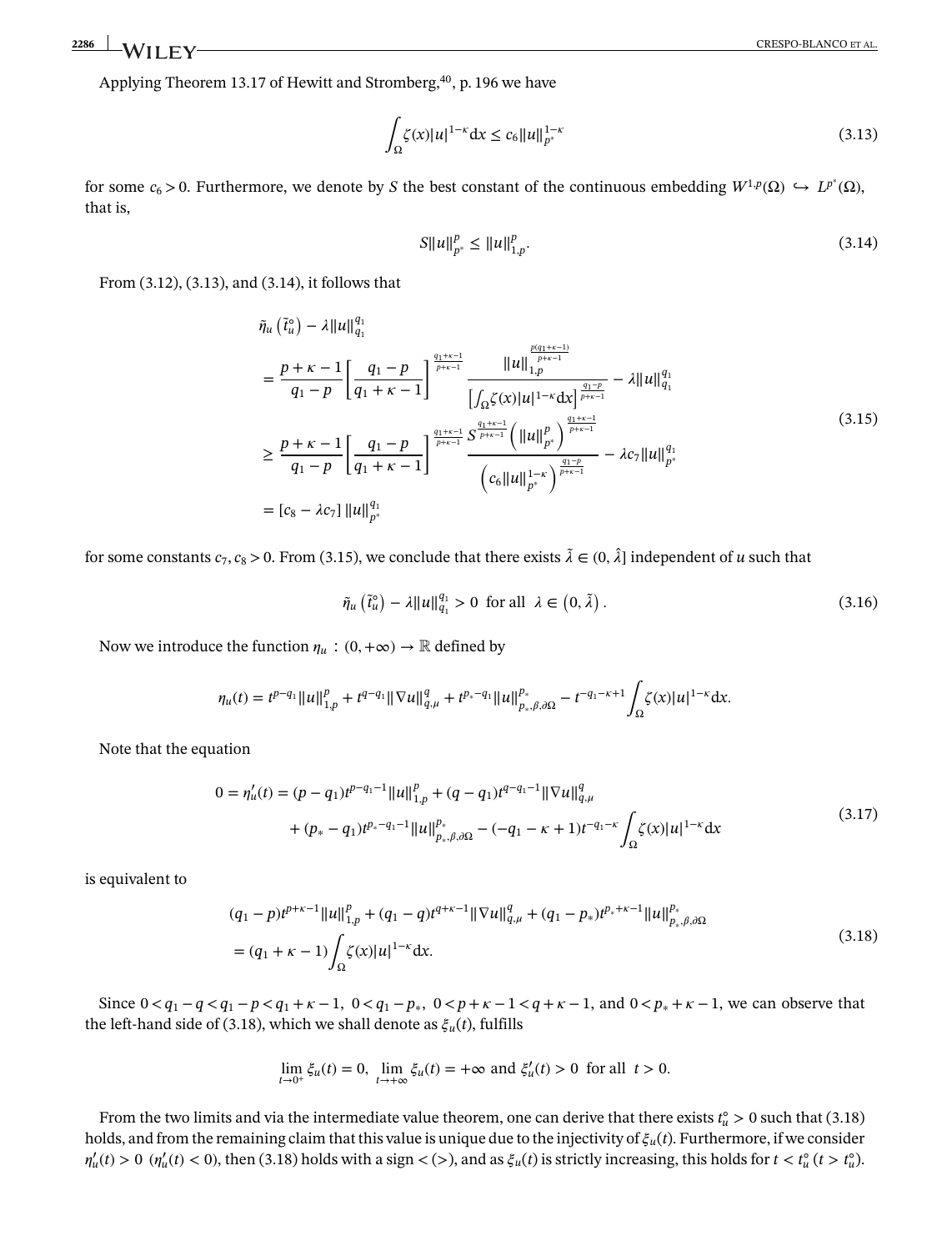Hence,  $\eta_u(t)$  is strictly increasing in  $(0, t_u^{\circ})$ , strictly decreasing in  $(t_u^{\circ}, \infty)$ , and

$$
\eta_u(t_u^{\circ}) = \max_{t>0} \eta_u(t).
$$

It is easy to see that  $\eta_u \ge \hat{\eta}_u$ . Thus, from (3.16), there exists  $\tilde{\lambda} \in (0, \hat{\lambda}]$  independent of *u* such that

$$
\eta_u(t_u^{\circ}) - \lambda ||u||_{q_1}^{q_1} > 0 \text{ for all } \lambda \in (0, \tilde{\lambda}) .
$$

On the other hand, as  $0 < q_1 - q < q_1 - p < q_1 + k - 1$ ,  $0 < q_1 - p_*$ , there holds

$$
\lim_{t \to 0^+} \eta_u(t) = -\infty \text{ and } \lim_{t \to +\infty} \eta_u(t) = 0.
$$

By the intermediate value theorem and the injectivity of  $\eta_u(t)$  in  $(0, t_u^0)$  and  $(t_u^0, \infty)$ , there exist unique numbers  $t_u^1 < t_u^0 < t_u^2$  such that

$$
\eta_u(t_u^1) = \lambda ||u||_{q_1}^{q_1} = \eta_u(t_u^2) \text{ and } \eta_u'(t_u^2) < 0 < \eta_u'(t_u^1). \tag{3.19}
$$

Recall that the fibering function  $\psi_u : [0, +\infty) \to \mathbb{R}$  is given by

$$
\psi_u(t) = \Theta_\lambda(tu)
$$
 for all  $t \ge 0$ .

We have

$$
\psi_{u}'(t_{u}^{1}) = (t_{u}^{1})^{p-1} ||u||_{1,p}^{p} + (t_{u}^{1})^{q-1} ||\nabla u||_{q,\mu}^{q} + (t_{u}^{1})^{p_{*}-1} ||u||_{p_{*},\beta,\partial\Omega}^{p_{*}}
$$

$$
- (t_{u}^{1})^{-\kappa} \int_{\Omega} \zeta(x) |u|^{1-\kappa} dx - \lambda (t_{u}^{1})^{q_{1}-1} ||u||_{q_{1}}^{q_{1}}
$$

and

$$
\psi_{u}''(t_{u}^{1}) = (p-1)(t_{u}^{1})^{p-2} ||u||_{1,p}^{p} + (q-1)(t_{u}^{1})^{q-2} ||\nabla u||_{q,\mu}^{q}
$$
  
+ 
$$
(p_{*}-1)(t_{u}^{1})^{p_{*}-2} ||u||_{p_{*},\beta,\partial\Omega}^{p} + \kappa (t_{u}^{1})^{-\kappa-1} \int_{\Omega} \zeta(x) |u|^{1-\kappa} dx
$$
  
- 
$$
\lambda(q_{1}-1)(t_{u}^{1})^{q_{1}-2} ||u||_{q_{1}}^{q_{1}}.
$$
 (3.20)

The first relation in (3.19) gives

$$
(t_u^1)^{p-q_1} \|u\|_{1,p}^p + (t_u^1)^{q-q_1} \|\nabla u\|_{q,\mu}^q + (t_u^1)^{p_*-q_1} \|u\|_{p_*,\beta,\partial\Omega}^{p_*}
$$

$$
- (t_u^1)^{-q_1-\kappa+1} \int_{\Omega} \zeta(x) |u|^{1-\kappa} dx = \lambda \|u\|_{q_1}^{q_1}.
$$
 (3.21)

Now we multiply (3.21) with  $\kappa \left(t_{u}^{1}\right)^{q_{1}-2}$  and  $-(q_{1}-1){\left(t_{u}^{1}\right)}^{q_{1}-2}$ , respectively. It follows

$$
\kappa(t_u^1)^{p-2}||u||_{1,p}^p + \kappa(t_u^1)^{q-2}||\nabla u||_{q,\mu}^q + \kappa(t_u^1)^{p_*-2}||u||_{p_*,\beta,\partial\Omega}^{p_*} - \kappa\lambda(t_u^1)^{q_1-2}||u||_{q_1}^{q_1}
$$
  
=  $\kappa(t_u^1)^{-\kappa-1}\int_{\Omega}\zeta(x)|u|^{1-\kappa}dx$  (3.22)

and

$$
-(q_1 - 1)(t_u^1)^{p-2} ||u||_{1,p}^p - (q_1 - 1)(t_u^1)^{q-2} ||\nabla u||_{q,\mu}^q - (q_1 - 1)(t_u^1)^{p_*-2} ||u||_{p_*,\beta,\partial\Omega}^{p_*}
$$
  
+
$$
(q_1 - 1)(t_u^1)^{-\kappa-1} \int_{\Omega} \zeta(x) |u|^{1-\kappa} dx = -\lambda (q_1 - 1)(t_u^1)^{q_1-2} ||u||_{q_1}^{q_1}.
$$
 (3.23)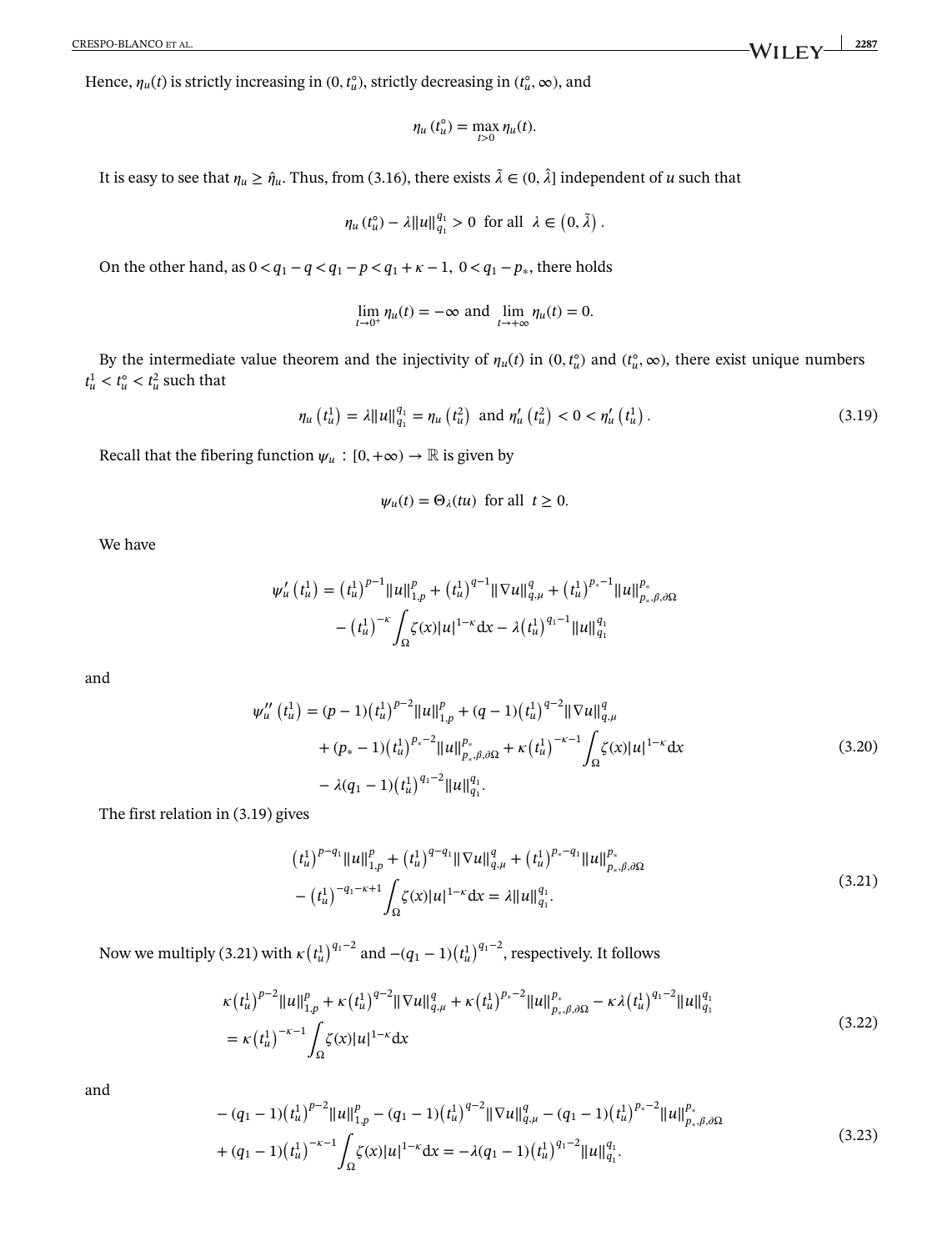Now we use (3.22) in (3.20) which leads to

$$
\psi_{u}''(t_{u}^{1}) = (p + \kappa - 1)(t_{u}^{1})^{p-2} ||u||_{1,p}^{p} + (q + \kappa - 1)(t_{u}^{1})^{q-2} ||\nabla u||_{q,\mu}^{q}
$$
  
+ 
$$
(p_{*} + \kappa - 1)(t_{u}^{1})^{p_{*}-2} ||u||_{p_{*},\beta,\partial\Omega}^{p_{*}} - \lambda(q_{1} + \kappa - 1)(t_{u}^{1})^{q_{1}-2} ||u||_{q_{1}}^{q_{1}}
$$
  
= 
$$
(t_{u}^{1})^{-2} \left[ (p + \kappa - 1)(t_{u}^{1})^{p} ||u||_{1,p}^{p} + (q + \kappa - 1)(t_{u}^{1})^{q} ||\nabla u||_{q,\mu}^{q}
$$
  
+ 
$$
(p_{*} + \kappa - 1)(t_{u}^{1})^{p_{*}} ||u||_{p_{*},\beta,\partial\Omega}^{p_{*}} - \lambda(q_{1} + \kappa - 1)(t_{u}^{1})^{q_{1}} ||u||_{q_{1}}^{q_{1}} \right].
$$
  
(3.24)

On the other hand, applying (3.23) in (3.20) along with the representation in (3.17) yields

$$
\psi_{u}''(t_{u}^{1}) = (p - q_{1})(t_{u}^{1})^{p-2}||u||_{1,p}^{p} + (q - q_{1})(t_{u}^{1})^{q-2}||\nabla u||_{q,\mu}^{q}
$$
  
+ 
$$
(p_{*} - q_{1})(t_{u}^{1})^{p_{*}-2}||u||_{p_{*},\beta,\partial\Omega}^{p_{*}} + (q_{1} + \kappa - 1)(t_{u}^{1})^{-\kappa-1} \int_{\Omega} \zeta(x)|u|^{1-\kappa} dx
$$
  
= 
$$
(t_{u}^{1})^{q_{1}-1} \eta_{u}'(t_{u}^{1}) > 0;
$$
 (3.25)

see (3.17). From (3.24) and (3.25), we conclude that

$$
(p + \kappa - 1)(t_u^1)^p ||u||_{1,p}^p + (q + \kappa - 1)(t_u^1)^q ||\nabla u||_{q,\mu}^q
$$
  
+ 
$$
(p_* + \kappa - 1)(t_u^1)^{p_*} ||u||_{p_*,\beta,\partial\Omega}^{p_*} - \lambda(q_1 + \kappa - 1)(t_u^1)^{q_1} ||u||_{q_1}^{q_1} > 0,
$$

since  $t^1_u > 0$ . This shows that

$$
t^1_u u \in \mathcal{N}^+_{\lambda} \text{ for all } \lambda \in (0, \tilde{\lambda}].
$$

Hence,  $\mathcal{N}^+_\lambda \neq \emptyset$ . The same treatment can be done for the point  $t^2_u$  in order to prove that  $\mathcal{N}^-_\lambda \neq \emptyset$ .

Now, we are going to show the second assertion of the proposition. To this end, let  $\{u_n\}_{n\in\mathbb{N}}\subset \mathcal{N}^+_\lambda$  be a minimizing sequence, that is,

$$
\Theta_{\lambda}(u_n) \searrow m_{\lambda}^+ < 0 \text{ as } n \to \infty. \tag{3.26}
$$

First, we know that  $\{u_n\}_{n\in\mathbb{N}} \subset W^{1,H}(\Omega)$  is bounded since  $\mathcal{N}^+_\lambda \subset \mathcal{N}_\lambda$  and by applying Proposition 3.1. Hence, we may assume that

$$
u_n \rightharpoonup u_\lambda \text{ in } W^{1,H}(\Omega) \ u_n \to u_\lambda \text{ in } L^{q_1}(\Omega) \text{ and } u_n \rightharpoonup u_\lambda \text{ in } L^{p_*}(\partial \Omega); \tag{3.27}
$$

see Proposition 2.1(ii), (iii). From (3.26) and (3.27), it follows that

$$
\Theta_{\lambda}(u_{\lambda}) \leq \liminf_{n \to +\infty} \Theta_{\lambda}(u_{n}) < 0 = \Theta_{\lambda}(0).
$$

Therefore,  $u_{\lambda} \neq 0$ . Next, we want to prove that

$$
\lim_{n \to +\infty} \rho(u_n) = \rho(u_\lambda) \tag{3.28}
$$

for a subsequence (still denoted by *un*).

**Claim 1:** lim  $\inf_{n\to+\infty} ||u_n||_{1,p}^p = ||u_\lambda||_{1,p}^p$ <br>Let us suppose Claim 1 is not true. Then we have

$$
\liminf_{n\to+\infty}||u_n||_{1,p}^p>||u_\lambda||_{1,p}^p.
$$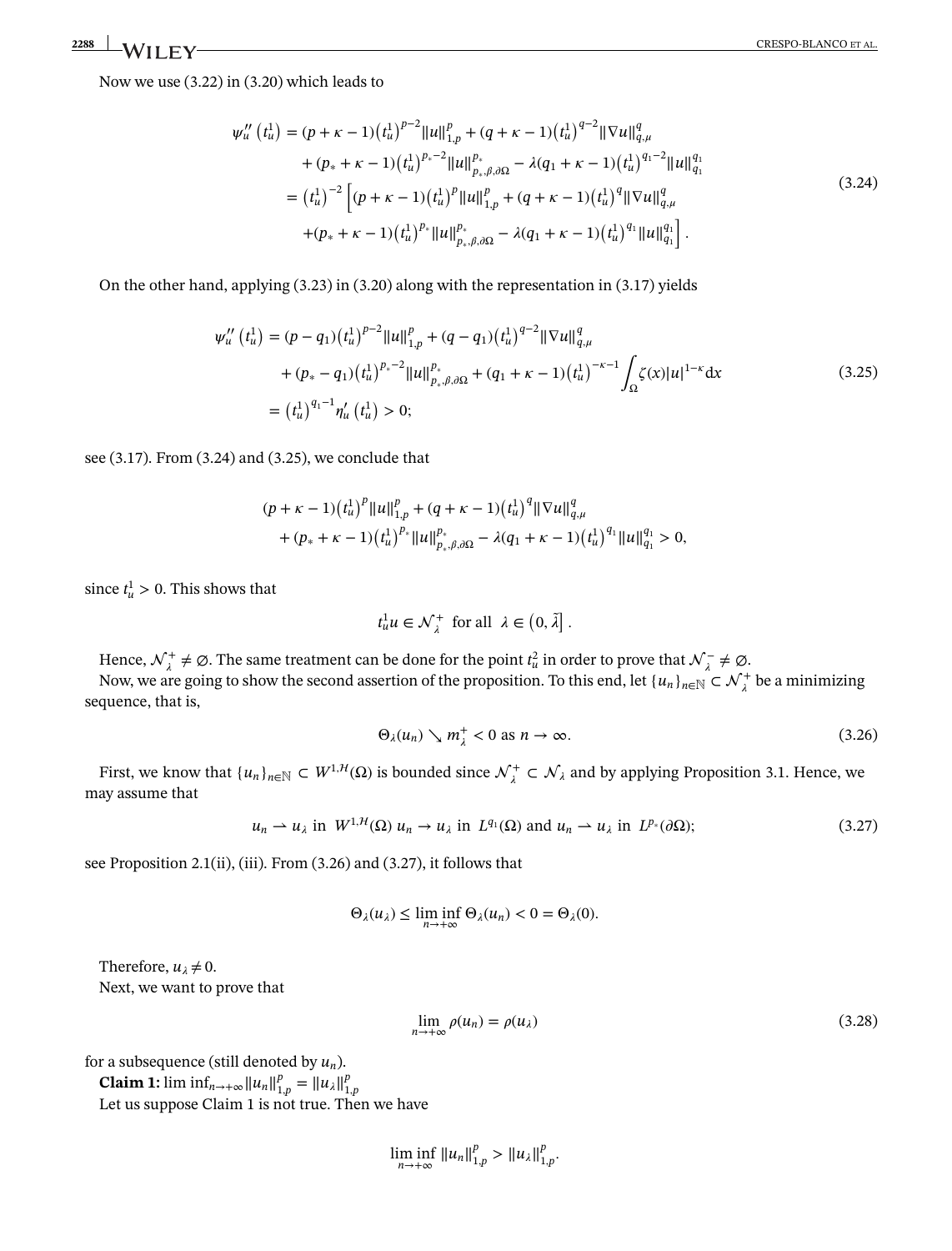Using this and (3.19) along with the weak lower semicontinuity of the corresponding norms and seminorms results in

$$
\liminf_{n \to +\infty} \psi'_{u_n} (t_{u_\lambda}^1)
$$
\n
$$
= \liminf_{n \to +\infty} \left[ (t_{u_\lambda}^1)^{p-1} ||u_n||_{1,p}^p + (t_{u_\lambda}^1)^{q-1} ||\nabla u_n||_{q,\mu}^q + (t_{u_\lambda}^1)^{p_*-1} ||u_n||_{p_*,\beta,\partial\Omega}^{p_*}
$$
\n
$$
- (t_{u_\lambda}^1)^{-\kappa} \int_{\Omega} \zeta(x) |u_n|^{1-\kappa} dx - \lambda (t_{u_\lambda}^1)^{q_1-1} ||u_n||_{q_1}^{q_1} \right]
$$
\n
$$
> (t_{u_\lambda}^1)^{p-1} ||u_\lambda||_{1,p}^p + (t_{u_\lambda}^1)^{q-1} ||\nabla u_\lambda||_{q,\mu}^q + (t_{u_\lambda}^1)^{p_*-1} ||u_\lambda||_{p_*,\beta,\partial\Omega}^{p_*}
$$
\n
$$
- (t_{u_\lambda}^1)^{-\kappa} \int_{\Omega} \zeta(x) |u_\lambda|^{1-\kappa} dx - \lambda (t_{u_\lambda}^1)^{q_1-1} ||u_\lambda||_{q_1}^{q_1}
$$
\n
$$
= \psi'_{u_\lambda} (t_{u_\lambda}^1) = (t_{u_\lambda}^1)^{q_1-1} [n_{u_\lambda} (t_{u_\lambda}^1) - \lambda ||u_\lambda||_{q_1}^{q_1}] = 0.
$$

Hence, there exists a number  $n_0 \in \mathbb{N}$  such that  $\psi'_{u_n}(t^1_{u_\lambda}) > 0$  for all  $n > n_0$ . We know that  $u_n \in \mathcal{N}^+_{\lambda} \subset \mathcal{N}_{\lambda}$  and  $\psi'_{u_n}(t) = t^{q_1-1} \left[ \eta_{u_n}(t) - \lambda ||u_n||_{q_1}^{q_1} \right]$ . Therefore, we conclude that  $\psi'_{u_n}(t) < 0$  for all  $t \in (0,1)$  and  $\psi'_{u_n}(1) = 0$  which implies  $t^1_{u_\lambda} > 1.$ 

Recall that  $\psi_{u_\lambda}$  is decreasing on  $(0, t^1_{u_\lambda}]$ . This implies

$$
\Theta_{\lambda}\left(t_{u_{\lambda}}^{1}u_{\lambda}\right)\leq\Theta_{\lambda}\left(u_{\lambda}\right)
$$

Since  $t^1_{u_\lambda} u_\lambda \in \mathcal{N}^+_{\lambda}$ , we have

$$
m_{\lambda}^+\leq \Theta_{\lambda}\left(t_{u_{\lambda}}^1u_{\lambda}\right)
$$

a contradiction. So Claim 1 is proved.

From Claim 1, we find a subsequence (still denoted by *un*) such that

$$
||u_n||_{1,p}^p \to ||u_\lambda||_{1,p}^p. \tag{3.29}
$$

**Claim 2:**  $\liminf_{n \to +\infty} \|\nabla u_n\|_{q,\mu}^q = \|\nabla u_\lambda\|_{q,\mu}^q$  for the subsequence in (3.29). As before, let us suppose Claim 2 is not true. So we have

$$
\liminf_{n\to+\infty} \|\nabla u_n\|_{q,\mu}^q > \|\nabla u_\lambda\|_{q,\mu}^q.
$$

Then we can argue exactly as in the proof of Claim 1. This shows Claim 2. From Claim 2, we find a subsequence (still denoted by  $u_n$ ) such that

$$
\|\nabla u_n\|_{q,\mu}^q \to \|\nabla u_\lambda\|_{q,\mu}^q. \tag{3.30}
$$

**Claim 3:** lim inf<sub>n→+∞</sub>  $||u_n||_{p_{\nu},\beta,\partial\Omega}^{p_{\nu}} = ||u_{\lambda}||_{p_{\nu},\partial\Omega}^{p_{\nu}}$  for the subsequence in (3.30). The proof is the same as in Claims 1 and 2. So we find again a subsequence (still denoted by *un*) such that

$$
||u_n||_{p_*,\beta,\partial\Omega}^{p_*} \to ||u_\lambda||_{p_*,\beta,\partial\Omega}^{p_*}.
$$
\n(3.31)

For the sequence in (3.31), we know that the convergences in (3.29) and (3.30) hold true. So combining (3.29)–(3.31) for this sequence, we see that (3.28) is satisfied. Since the integrand corresponding to the modular function  $\rho(\cdot)$  is uniformly convex, this implies that  $u_n \to u_\lambda$  in  $W^{1, H}(\Omega)$ ; see also Fan and Guan<sup>41</sup> Theorems 3.2 and 3.5. By the continuity of  $\Theta_{\lambda}$ , we have  $\Theta_{\lambda}(u_n) \to \Theta_{\lambda}(u_{\lambda})$ , and thus,  $\Theta_{\lambda}(u_{\lambda}) = m_{\lambda}^+$ . We know that  $u_n \in \mathcal{N}_{\lambda}^+$  for all  $n \in \mathbb{N}$ , that is,

$$
(p + \kappa - 1)||u_n||_{1,p}^p + (q + \kappa - 1)||\nabla u_n||_{q,\mu}^q + (p_* + \kappa - 1)||u_n||_{p_*,\beta,\partial\Omega}^{p_*}
$$
  

$$
- \lambda(q_1 + \kappa - 1)||u_n||_{q_1}^{q_1} > 0.
$$
 (3.32)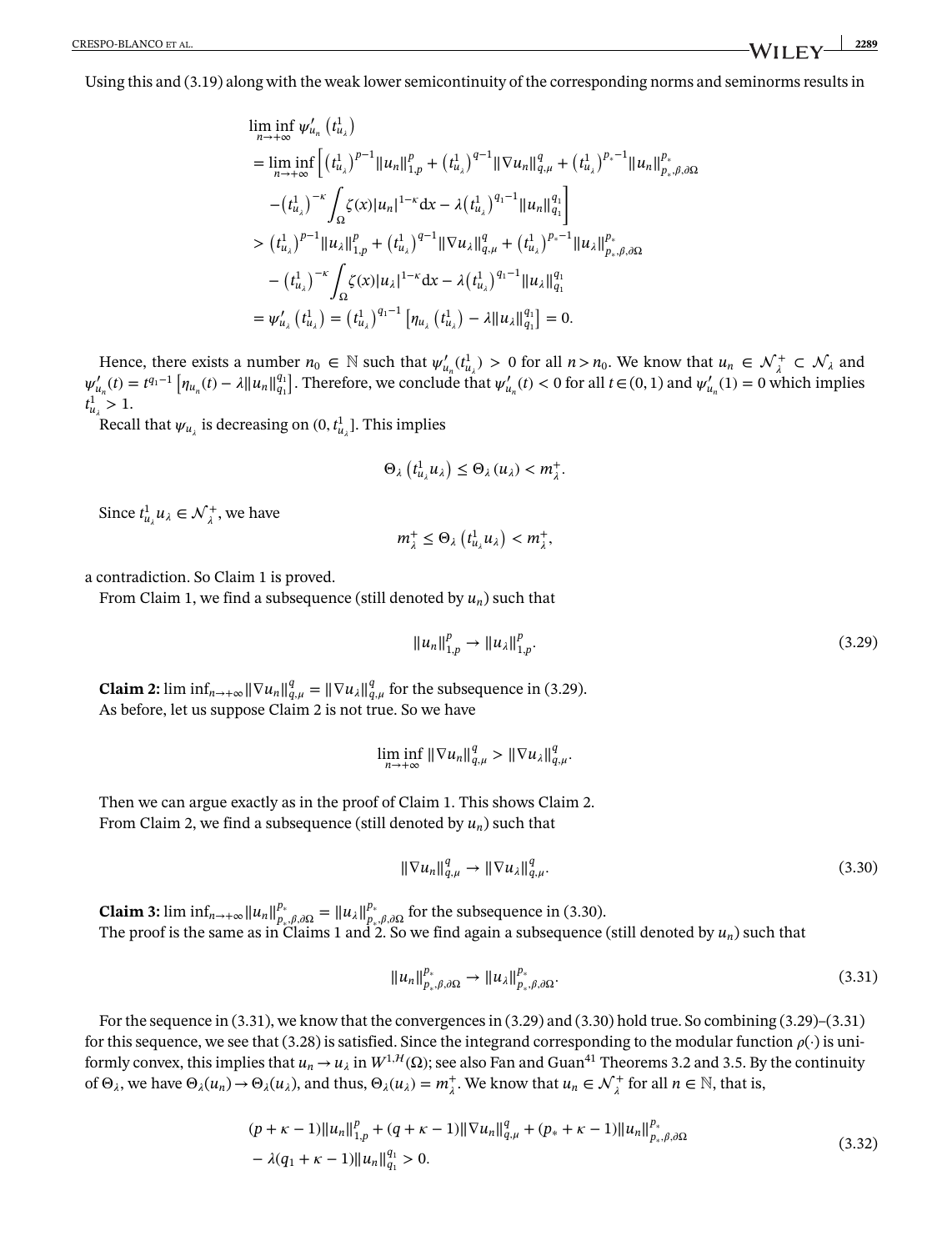Passing to the limit in (3.32) as  $n \rightarrow +\infty$ , we obtain

$$
(p + \kappa - 1) \|u_{\lambda}\|_{1, p}^{p} + (q + \kappa - 1) \| \nabla u_{\lambda}\|_{q, \mu}^{q} + (p_{*} + \kappa - 1) \|u_{\lambda}\|_{p_{*}, \beta, \partial\Omega}^{p_{*}} - \lambda (q_{1} + \kappa - 1) \|u_{\lambda}\|_{q_{1}}^{q_{1}} \ge 0.
$$
 (3.33)

Since  $\lambda \in (0, \tilde{\lambda})$  and  $\tilde{\lambda} \leq \hat{\lambda}$ , we conclude from Proposition 3.3 that we have a strict inequality in (3.33). Hence,  $u_{\lambda}$  ∈  $\mathcal{N}_{\lambda}^{+}$ . Note that we can always use |*u*<sub>λ</sub>| instead of *u*<sub>λ</sub>, so we may assume that *u*<sub>λ</sub>(*x*) ≥ 0 for a. a. *x* ∈ Ω such that  $u_{\lambda} \neq 0$ .

<span id="page-14-0"></span>The next proposition plays a key role in order to prove that  $u_{\lambda}$  is a weak solution of problem (1.1).

**Proposition [3.5.](#page-14-0)** *If hypotheses (H) hold, h*  $\in$   $W^{1, H}(\Omega)$  *and*  $\lambda \in (0, \tilde{\lambda}]$ *, then we can find*  $\delta > 0$  *such that*  $\Theta_{\lambda}(u_{\lambda}) \leq$  $\Theta_{\lambda}(u_{\lambda}+th)$  for all  $t \in [0,\delta]$ .

*Proof.* Taking  $u \in \mathcal{N}_\lambda^+$ , we introduce the function  $\varphi : W^{1, \mathcal{H}}(\Omega) \times (0, \infty) \to \mathbb{R}$  defined by

$$
\varphi(y,t) = t^{p+\kappa-1} \|u+y\|_{1,p}^p + t^{q+\kappa-1} \|\nabla(u+y)\|_{q,\mu}^q + t^{p_*+\kappa-1} \|u+y\|_{p_*,\beta,\partial\Omega}^{p_*}
$$

$$
- \int_{\Omega} \zeta(x) |u+y|^{1-\kappa} dx - \lambda t^{q_1+\kappa-1} \|u+y\|_{q_1}^{q_1} \text{ for all } y \in W^{1,H}(\Omega).
$$

Due to  $u \in \mathcal{N}_\lambda^+ \subset \mathcal{N}_\lambda$ , we easily see that  $\varphi(0,1) = 0$ . Moreover, since  $u \in \mathcal{N}_\lambda^+$ , we obtain

$$
\varphi'_t(0,1) = (p+\kappa-1)||u||_{1,p}^p + (q+\kappa-1)||\nabla u||_{q,\mu}^q + (p_*+\kappa-1)||u||_{p_*,\beta,\partial\Omega}^{p_*}
$$

$$
- \lambda(q_1+\kappa-1)||u||_{q_1}^{q_1} > 0.
$$

Now we can apply the implicit function theorem; see, for example, Berger,<sup>42</sup>, p. 115 which ensures the existence of  $\epsilon > 0$  and a continuous function  $\chi : B_{\epsilon}(0) \to (0, \infty)$  such that

$$
\chi(0) = 1
$$
 and  $\chi(y)(u + y) \in \mathcal{N}_{\lambda}$  for all  $y \in B_{\varepsilon}(0)$ ,

where  $B_{\varepsilon}(0) = \left\{ u \in W^{1,H}(\Omega) : ||u|| < \varepsilon \right\}$ . Choosing  $\varepsilon > 0$  small enough, we have

$$
\chi(0) = 1 \text{ and } \chi(y)(u+y) \in \mathcal{N}_\lambda^+ \text{ for all } y \in B_\varepsilon(0). \tag{3.34}
$$

We define now the function  $\Xi_h : [0, +\infty) \to \mathbb{R}$  given by

$$
\begin{split} \Xi_h(t) &= (p-1) \left\| u_\lambda + th \right\|_{1,p}^p + (q-1) \left\| \nabla u_\lambda + t \nabla h \right\|_{q,\mu}^q + (p_* - 1) \left\| u_\lambda + th \right\|_{p_*,\beta,\partial\Omega}^{p_*} \\ &+ \kappa \int_{\Omega} \zeta(x) |u_\lambda + th|^{1-\kappa} \mathrm{d}x - \lambda(q_1 - 1) \left\| u_\lambda + th \right\|_{q_1}^{q_1} . \end{split} \tag{3.35}
$$

We know that  $u_{\lambda} \in \mathcal{N}_{\lambda}$  and  $u_{\lambda} \in \mathcal{N}_{\lambda}^{+}$ . This gives

$$
\kappa \int_{\Omega} \zeta(x) |u_{\lambda}|^{1-\kappa} dx = \kappa \|u_{\lambda}\|_{1,p}^{p} + \kappa \|\nabla u_{\lambda}\|_{q,\mu}^{q} + \kappa \|u_{\lambda}\|_{p_{\ast},\beta,\partial\Omega}^{p_{\ast}} - \lambda \kappa \|u_{\lambda}\|_{q_{1}}^{q_{1}}
$$
(3.36)

and

$$
(p + \kappa - 1) \|u_{\lambda}\|_{1, p}^{p} + (q + \kappa - 1) \| \nabla u_{\lambda}\|_{q, \mu}^{q} + (p_{*} + \kappa - 1) \|u_{\lambda}\|_{p_{*}, \beta, \partial \Omega}^{p_{*}}
$$
  
-  $\lambda (q_{1} + \kappa - 1) \|u_{\lambda}\|_{q_{1}}^{q_{1}} > 0.$  (3.37)

Using (3.36) and (3.37) in (3.35), we infer that  $\Xi_h(0) > 0$ , and since  $\Xi_h : [0, +\infty) \to \mathbb{R}$  is continuous, there exists a number  $\delta_0 > 0$  such that

$$
\Xi_h(t) > 0 \text{ for all } t \in [0, \delta_0].
$$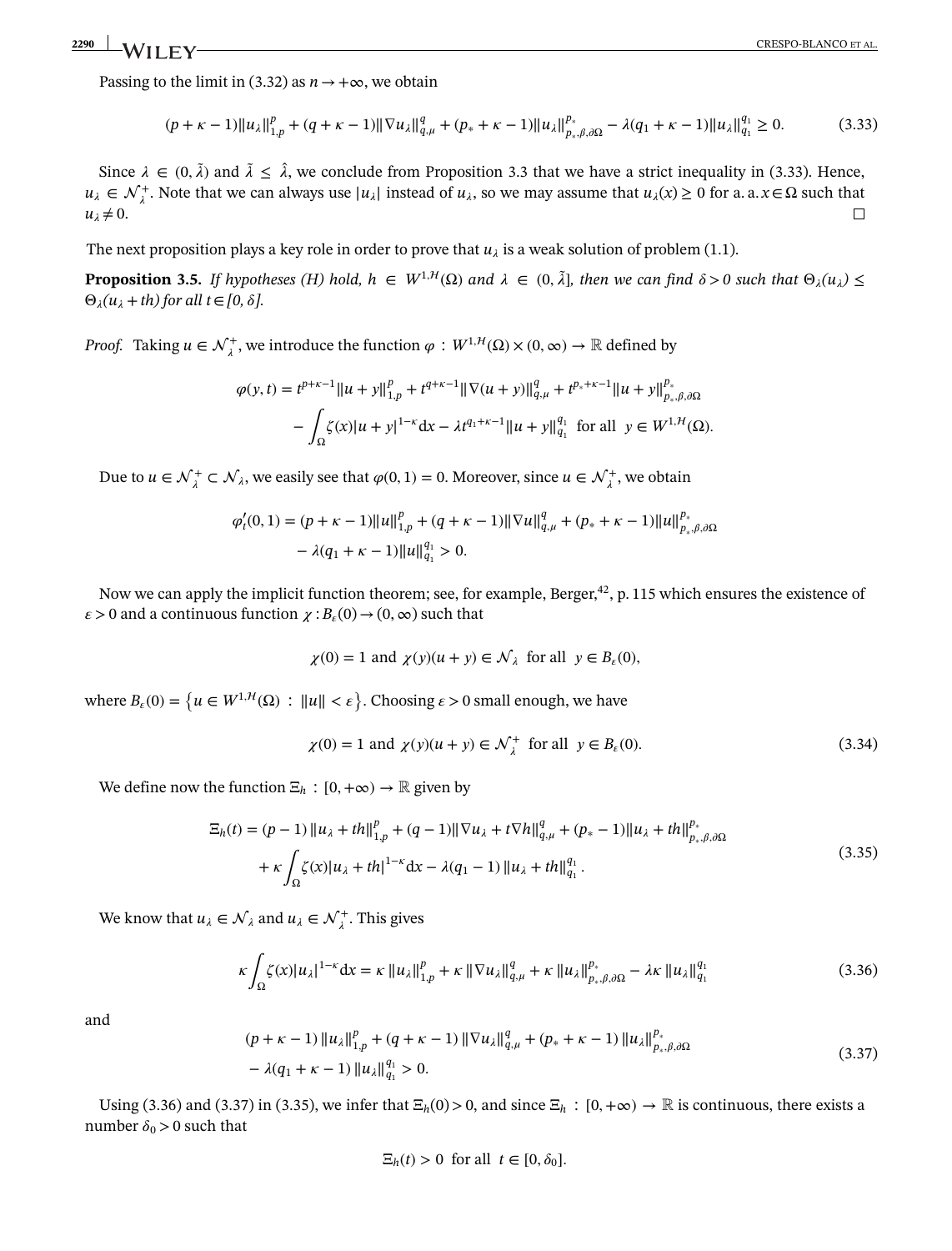From the first part of the proof (see 3.34), we know that for every  $t \in [0, \delta_0]$ , there exists  $\chi(t) > 0$  such that

$$
\chi(t)(u_{\lambda} + th) \in \mathcal{N}_{\lambda}^{+}
$$
 and  $\chi(t) \to 1$  as  $t \to 0^{+}$ .

From Proposition 3.4, it follows that

$$
m_{\lambda}^{+} = \Theta_{\lambda}(u_{\lambda}) \le \Theta_{\lambda}(\chi(t)(u_{\lambda} + th)) \quad \text{for all} \quad t \in [0, \delta_0].
$$
 (3.38)

Let  $u \in W^{1,H}(\Omega)$  be arbitrary and recall that  $\psi_u(t) = \Theta_\lambda(tu)$  for all  $t \ge 0$ . Note that for  $t > 0$ , we have  $t\psi'_u(t) = 0$  if and only if  $t u \in \mathcal{N}_{\lambda}$ , that is,  $t = t_u^1$  or  $t = t_u^2$  by (3.19). From (3.25), we also know that  $\psi_u''(t_u^1) > 0 > \psi_u''(t_u^2)$ . On the other hand, there exists a unique  $t_u^* > 0$  such that  $\psi_u''(t_u^*) = 0$ . Hence,  $t_u^1 < t_u^* < t_u^2$ . Altogether, if  $\psi_u''(t) > 0$ , then *t* ∈ (0,  $t_u^*$ ) ⊆ (0,  $t_u^2$ ) and  $\psi_u(t) \ge \psi_u(t_u^1)$ , see Figure 1.

Now, from  $\psi''_{u_\lambda}(1) > 0$  and the continuity in *t*, we have  $\psi''_{u_\lambda + th}(1) > 0$  for  $t \in [0, \delta]$  with  $\delta \in (0, \delta_0]$ . Therefore, using (3.38),

$$
m_{\lambda}^{+} = \Theta_{\lambda}(u_{\lambda}) \leq \Theta_{\lambda}(\chi(t)(u_{\lambda} + th)) = \psi_{u_{\lambda} + th}(\chi(t)) \leq \psi_{u_{\lambda} + th}(1) = \Theta_{\lambda}(u_{\lambda} + th)
$$

for all  $t \in [0, \delta]$ .

<span id="page-15-0"></span>Now we are ready to show that  $u_i$  is indeed a weak solution for problem (1.1).

**Proposition [3.6.](#page-15-0)** *If hypotheses (H) hold and*  $\lambda \in (0, \tilde{\lambda})$ , then  $u_{\lambda}$  is a weak solution of problem (1.1) such that  $\Theta_{\lambda}(u_{\lambda})$  < 0.

*Proof.* First, we mention that  $u_{\lambda} \ge 0$  for a. a.  $x \in \Omega$  and  $\Theta_{\lambda}(u_{\lambda}) < 0$ ; see Proposition 3.4.

**Claim:**  $u_{\lambda} > 0$  for a. a.  $x \in \Omega$ 

Arguing indirectly and suppose there exists a set *B* with positive measure such that  $u_{\lambda} = 0$  in *B*. Let  $h \in W^{1,H}(\Omega)$ with  $h > 0$  and let  $t \in (0, \delta)$  (see Proposition 3.5); then  $(u_\lambda + th)^{1-\kappa} > u_\lambda^{1-\kappa}$  a. e. in  $\Omega \setminus B$ . Applying Proposition 3.5 yields

$$
0 \leq \frac{\Theta_{\lambda}(u_{\lambda} + th) - \Theta_{\lambda}(u_{\lambda})}{t}
$$
\n
$$
= \frac{1}{p} \frac{\|u_{\lambda} + th\|_{1,p}^{p} - \|u_{\lambda}\|_{1,p}^{p}}{t} + \frac{1}{q} \frac{\|\nabla(u_{\lambda} + th)\|_{q,\mu}^{q} - \|\nabla u_{\lambda}\|_{q,\mu}^{q}}{t}
$$
\n
$$
+ \frac{1}{p_{*}} \frac{\|u_{\lambda} + th\|_{p_{*},\beta,\partial\Omega}^{p_{*}} - \|u_{\lambda}\|_{p_{*},\beta,\partial\Omega}^{p_{*}}}{t} - \frac{1}{(1 - \kappa)t^{k}} \int_{B} \zeta(x)h^{1 - \kappa} dx
$$
\n
$$
- \frac{1}{1 - \kappa} \int_{\Omega \setminus B} \zeta(x) \frac{(u_{\lambda} + th)^{1 - \kappa} - (u_{\lambda})^{1 - \kappa}}{t} dx - \frac{\lambda}{q_{1}} \frac{\|u_{\lambda} + th\|_{q_{1}}^{q_{1}} - \|u_{\lambda}\|_{q_{1}}^{q_{1}}}{t}
$$
\n
$$
< \frac{1}{p} \frac{\|u_{\lambda} + th\|_{1,p}^{p} - \|u_{\lambda}\|_{1,p}^{p}}{t} + \frac{1}{q} \frac{\|\nabla(u_{\lambda} + th)\|_{q,\mu}^{q} - \|\nabla u_{\lambda}\|_{q,\mu}^{q}}{t}
$$
\n
$$
+ \frac{1}{p_{*}} \frac{\|u_{\lambda} + th\|_{p_{*},\beta,\partial\Omega}^{p_{*}} - \|u_{\lambda}\|_{p_{*},\beta,\partial\Omega}^{p_{*}}}{t} - \frac{1}{(1 - \kappa)t^{k}} \int_{B} \zeta(x)h^{1 - \kappa} dx
$$
\n
$$
- \frac{\lambda}{q_{1}} \frac{\|u_{\lambda} + th\|_{q_{1}}^{q_{1}} - \|u_{\lambda}\|_{q_{1}}^{q_{1}}}{t}.
$$

From this, we conclude by hypothesis  $(H)(v)$  that

$$
0 \leq \frac{\Theta_{\lambda}(u_{\lambda} + th) - \Theta_{\lambda}(u_{\lambda})}{t} \to -\infty \text{ as } t \to 0^+,
$$

which is a contradiction. This shows the claim and so  $u<sub>λ</sub> > 0$  a.e. in  $Ω$ .

 $\Box$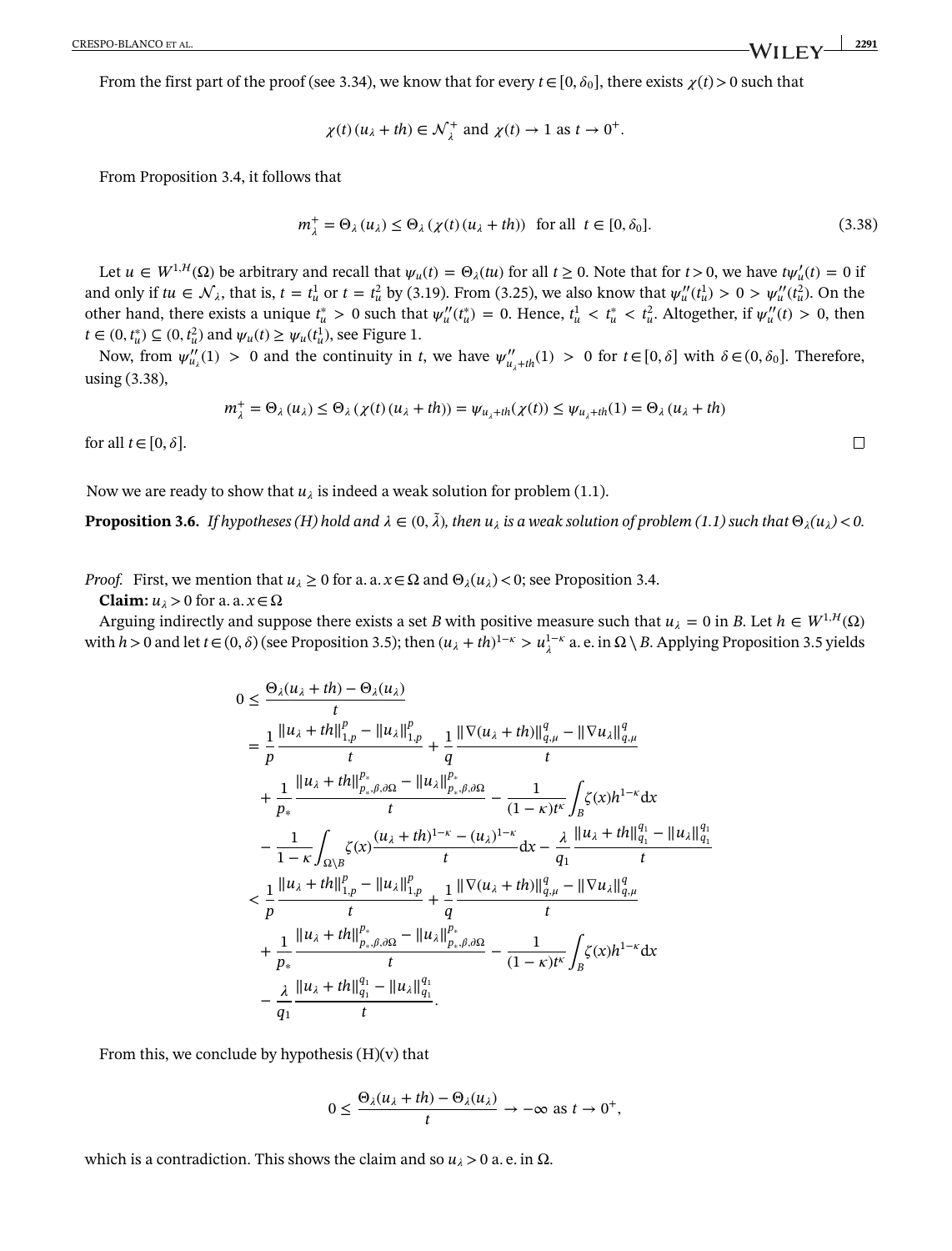# **2292 WII FY** CRESPO-BLANCO ET AL.

Let us now show that

$$
\zeta(\cdot)(u_{\lambda})^{-\kappa}h \in L^{1}(\Omega) \text{ for all } h \in W^{1,\mathcal{H}}(\Omega)
$$
\n(3.39)

and

$$
\int_{\Omega} \left( |\nabla u_{\lambda}|^{p-2} \nabla u_{\lambda} + \mu(x) |\nabla u_{\lambda}|^{q-2} \nabla u_{\lambda} \right) \cdot \nabla h dx \n+ \int_{\Omega} \alpha(x) (u_{\lambda})^{p-1} h dx + \int_{\partial \Omega} \beta(x) (u_{\lambda})^{p_{*}-1} h d\sigma \n\geq \int_{\Omega} \zeta(x) (u_{\lambda})^{-\kappa} h dx + \lambda \int_{\Omega} (u_{\lambda})^{q_{1}-1} h dx
$$
\n(3.40)

for all  $h \in W^{1,H}(\Omega)$  with  $h \geq 0$ .

Taking  $h \in W^{1,H}(\Omega)$  with  $h \ge 0$  and choosing a decreasing sequence  $\{t_n\}_{n \in \mathbb{N}} \subseteq (0,1]$  such that  $\lim_{n\to\infty} t_n = 0$ , we see that for  $n \in \mathbb{N}$ , the functions

$$
\omega_n(x) = \zeta(x) \frac{(u_\lambda(x) + t_n h(x))^{1-\kappa} - u_\lambda(x)^{1-\kappa}}{t_n}
$$

are measurable and nonnegative, and we have

$$
\lim_{n \to \infty} \omega_n(x) = (1 - \kappa) \zeta(x) u_\lambda(x)^{-\kappa} h(x)
$$
 for a.a.  $x \in \Omega$ .

From Fatou's lemma, we obtain

$$
\int_{\Omega} \zeta(x) (u_{\lambda})^{-\kappa} h \, dx \le \frac{1}{1 - \kappa} \liminf_{n \to \infty} \int_{\Omega} \omega_n \, dx. \tag{3.41}
$$

*.*

Applying again Proposition 3.5, we get for  $n \in \mathbb{N}$  sufficiently large that

$$
0 \leq \frac{\Theta_{\lambda}(u_{\lambda} + t_{n}h) - \Theta_{\lambda}(u_{\lambda})}{t_{n}} \\
= \frac{1}{p} \frac{\|u_{\lambda} + t_{n}h\|_{1,p}^{p} - \|u_{\lambda}\|_{1,p}^{p}}{t_{n}} + \frac{1}{q} \frac{\|\nabla(u_{\lambda} + t_{n}h)\|_{q,\mu}^{q} - \|\nabla u_{\lambda}\|_{q,\mu}^{q}}{t_{n}} \\
+ \frac{1}{p_{*}} \frac{\|u_{\lambda} + t_{n}h\|_{p_{*},\beta,\partial\Omega}^{p_{*}} - \|u_{\lambda}\|_{p_{*},\beta,\partial\Omega}^{p_{*}}}{t_{n}} - \frac{1}{1 - \kappa} \int_{\Omega} \omega_{n} dx - \frac{\lambda}{q_{1}} \frac{\|u_{\lambda} + t_{n}h\|_{q_{1}}^{q_{1}} - \|u_{\lambda}\|_{q_{1}}^{q_{1}}}{t_{n}}
$$

Passing to the limit as  $n \rightarrow \infty$  and applying (3.41), we obtain (3.39) and

$$
\int_{\Omega} \zeta(x)(u_{\lambda})^{-\kappa} h \, dx
$$
\n
$$
\leq \int_{\Omega} \left( |\nabla u_{\lambda}|^{p-2} \nabla u_{\lambda} + \mu(x) |\nabla u_{\lambda}|^{q-2} \nabla u_{\lambda} \right) \cdot \nabla h \, dx
$$
\n
$$
+ \int_{\Omega} \alpha(x)(u_{\lambda})^{p-1} h \, dx + \int_{\partial \Omega} \beta(x)(u_{\lambda})^{p_{*}-1} h \, d\sigma + \lambda \int_{\Omega} (u_{\lambda})^{q_{1}-1} h \, dx.
$$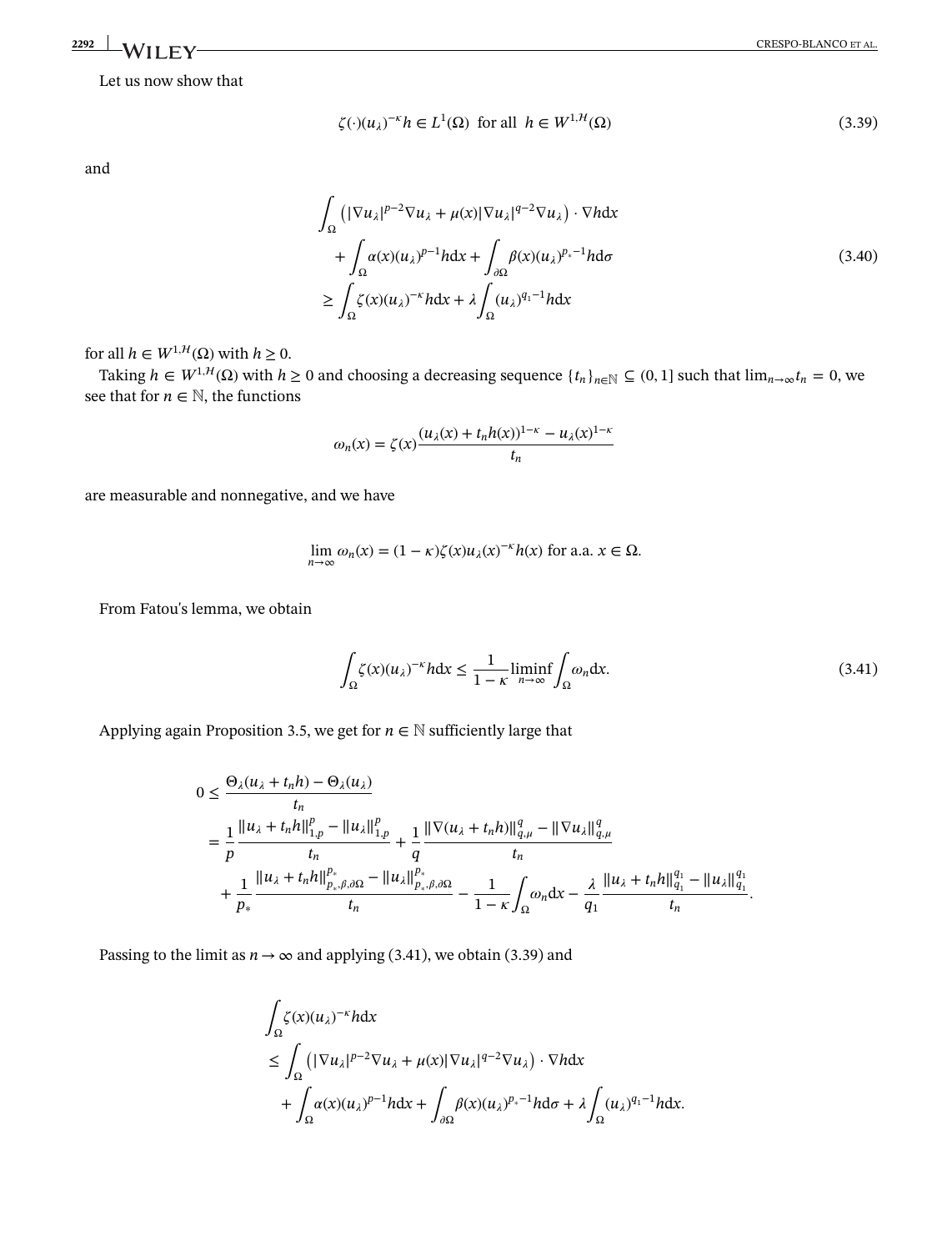This shows (3.40). Note that it is sufficient to prove the integrability in (3.39) for nonnegative test functions  $h \in$  $W^{1, \mathcal{H}}(\Omega)$ .

Now, we can prove that  $u_{\lambda}$  is a weak solution of (1.1). For this purpose, let  $v \in W^{1,H}(\Omega)$  and  $\varepsilon > 0$ . Taking  $h =$  $(u_{\lambda} + \varepsilon v)_{+}$  as test function in (3.40) and using the fact that  $u_{\lambda} \in \mathcal{N}_{\lambda}^{+} \subset \mathcal{N}_{\lambda}$  such that  $u_{\lambda} \ge 0$ , we obtain

$$
0 \leq \int_{\Omega} \left( |\nabla u_{\lambda}|^{p-2} \nabla u_{\lambda} + \mu(x) |\nabla u_{\lambda}|^{q-2} \nabla u_{\lambda} \right) \cdot \nabla (u_{\lambda} + \varepsilon v)_{+} dx + \int_{\Omega} a(x)(u_{\lambda})^{p-1} (u_{\lambda} + \varepsilon v)_{+} dx + \int_{\partial\Omega} \beta(x)(u_{\lambda})^{p,-1} (u_{\lambda} + \varepsilon v)_{+} d\sigma - \int_{\Omega} \left( \zeta(x)(u_{\lambda})^{-\kappa} + \lambda(u_{\lambda})^{q_{1}-1} \right) (u_{\lambda} + \varepsilon v)_{+} dx = \int_{\Omega} \left( |\nabla u_{\lambda}|^{p-2} \nabla u_{\lambda} + \mu(x) |\nabla u_{\lambda}|^{q-2} \nabla u_{\lambda} \right) \cdot \nabla (u_{\lambda} + \varepsilon v) dx - \int_{\{u_{\lambda} + \varepsilon v < 0\}} \left( |\nabla u_{\lambda}|^{p-1} (u_{\lambda} + \varepsilon v) dx - \int_{\{u_{\lambda} + \varepsilon v < 0\}} a(x)(u_{\lambda})^{p-1} (u_{\lambda} + \varepsilon v) dx + \int_{\partial\Omega} \beta(x)(u_{\lambda})^{p-1} (u_{\lambda} + \varepsilon v) dx - \int_{\{u_{\lambda} + \varepsilon v < 0\}} a(x)(u_{\lambda})^{p-1} (u_{\lambda} + \varepsilon v) dx + \int_{\partial\Omega} \left( \zeta(x)(u_{\lambda})^{-\kappa} + \lambda(u_{\lambda})^{q_{1}-1} \right) (u_{\lambda} + \varepsilon v) dx + \int_{\{u_{\lambda} + \varepsilon v < 0\}} \left( \zeta(x)(u_{\lambda})^{-\kappa} + \lambda(u_{\lambda})^{q_{1}-1} \right) (u_{\lambda} + \varepsilon v) dx + \int_{\{u_{\lambda} + \varepsilon v < 0\}} \left( \zeta(x)(u_{\lambda})^{-\kappa} + \lambda(u_{\lambda})^{q_{1}-1} \right) (u_{\lambda} + \varepsilon v) dx + \varepsilon \int_{\Omega} \left( \zeta(x)(u_{\lambda})^{-\kappa} + \lambda(u_{\lambda})
$$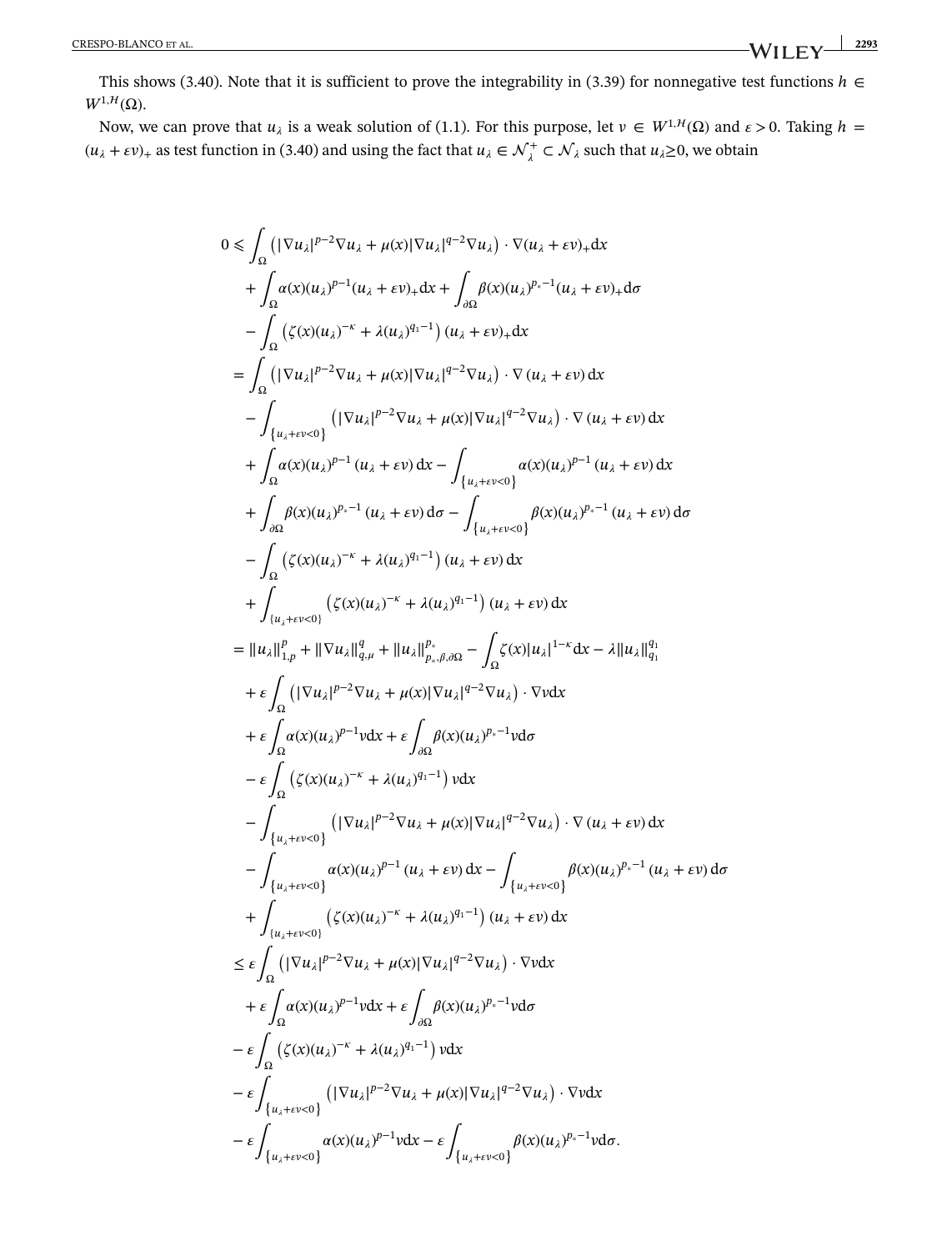Note that the measure of the domain  $\{u_i + \varepsilon h < 0\}$  tends to zero as  $\varepsilon \to 0$ . Hence,

$$
\int_{\{u_{\lambda}+\epsilon v<0\}} (|\nabla u_{\lambda}|^{p-2} \nabla u_{\lambda} + \mu(x)|\nabla u_{\lambda}|^{q-2} \nabla u_{\lambda}) \cdot \nabla v dx \to 0 \text{ as } \epsilon \to 0,
$$
  

$$
\int_{\{u_{\lambda}+\epsilon v<0\}} \alpha(x)(u_{\lambda})^{p-1} v dx \to 0 \text{ as } \epsilon \to 0,
$$
  

$$
\int_{\{u_{\lambda}+\epsilon v<0\}} \beta(x)(u_{\lambda})^{p_{\ast}-1} v d\sigma \to 0 \text{ as } \epsilon \to 0.
$$

So, we can divide the inequality above with  $\epsilon > 0$  and let  $\epsilon \to 0$ . We obtain

$$
\int_{\Omega} \left( |\nabla u_{\lambda}|^{p-2} \nabla u_{\lambda} + \mu(x) |\nabla u_{\lambda}|^{q-2} \nabla u_{\lambda} \right) \cdot \nabla v dx
$$

$$
+ \int_{\Omega} \alpha(x) (u_{\lambda})^{p-1} v dx + \int_{\partial \Omega} \beta(x) (u_{\lambda})^{p_{*}-1} v d\sigma
$$

$$
\geq \int_{\Omega} \zeta(x) (u_{\lambda})^{-\kappa} v dx + \lambda \int_{\Omega} (u_{\lambda})^{v-1} v dx.
$$

Since  $v \in W^{1,H}(\Omega)$  is arbitrary, equality must hold. It follows that  $u_{\lambda}$  is a weak solution of problem (1.1) such that  $\Theta_{\lambda}(u_{\lambda})$  < 0; see Propositions 3.2 and 3.4.  $\Box$ 

<span id="page-18-0"></span>Now we are interested in a second weak solution which turns out to be the global minimizer of  $\Theta_\lambda$  restricted to  $\mathcal{N}^-_\lambda$ . First, we show that this minimum is nonnegative.

**Proposition [3.7.](#page-18-0)** *If hypotheses (H) hold, then there exists*  $\lambda^* \in (0, \tilde{\lambda}]$  *such that*  $\Theta_{\lambda}|_{\mathcal{N}^-_{\lambda}} > 0$  for all  $\lambda \in (0, \lambda^*]$ .

*Proof.* First we take  $u \in \mathcal{N}^-_\lambda$  which is possible by Proposition 3.4. Applying the definition of  $\mathcal{N}^-_\lambda$  and the embedding  $W^{1,p}(\Omega) \hookrightarrow L^{q_1}(\Omega)$ , we have

$$
\lambda(q_1 + \kappa - 1)c_9^{q_1} ||u||_{1,p}^{q_1} \ge \lambda(q_1 + \kappa - 1) ||u||_{q_1}^{q_1}
$$
  
> 
$$
(p + \kappa - 1) ||u||_{1,p}^p + (q + \kappa - 1) ||\nabla u||_{q,\mu}^q + (p_* + \kappa - 1) ||u||_{p_*,\beta,\partial\Omega}^{p_*}
$$
  

$$
\ge (p + \kappa - 1) ||u||_{1,p}^p
$$

for some constant  $c_9 > 0$ . This implies

$$
||u||_{1,p} \ge \left[\frac{p+\kappa-1}{\lambda c_9^{q_1}(q_1+\kappa-1)}\right]^{\frac{1}{q_1-p}}.\tag{3.42}
$$

We argue by contradiction and suppose that the statement of the proposition is not true. Then there exists  $u \in \mathcal{N}^-_\lambda$ such that  $\Theta_{\lambda}(u) \leq 0$ , that is,

$$
\frac{1}{p}||u||_{1,p}^p + \frac{1}{q}||\nabla u||_{q,\mu}^q + \frac{1}{p_*}||u||_{p_*,\beta,\partial\Omega}^{p_*} - \frac{1}{1-\kappa} \int_{\Omega} \zeta(x)|u|^{1-\kappa} dx - \frac{\lambda}{q_1}||u||_{q_1}^{q_1} \le 0.
$$
\n(3.43)

As  $\mathcal{N}_{\lambda}^{-} \subseteq \mathcal{N}_{\lambda}$ , we obtain from the definition of  $\mathcal{N}_{\lambda}$ 

$$
\frac{1}{q_1} \|\nabla u\|_{q,\mu}^q = \frac{1}{q_1} \int_{\Omega} \zeta(x) |u|^{1-\kappa} dx + \frac{\lambda}{q_1} \|u\|_{q_1}^{q_1} - \frac{1}{q_1} \|u\|_{1,p}^p - \frac{1}{q_1} \|u\|_{p_*,\beta,\partial\Omega}^{p_*}.
$$
\n(3.44)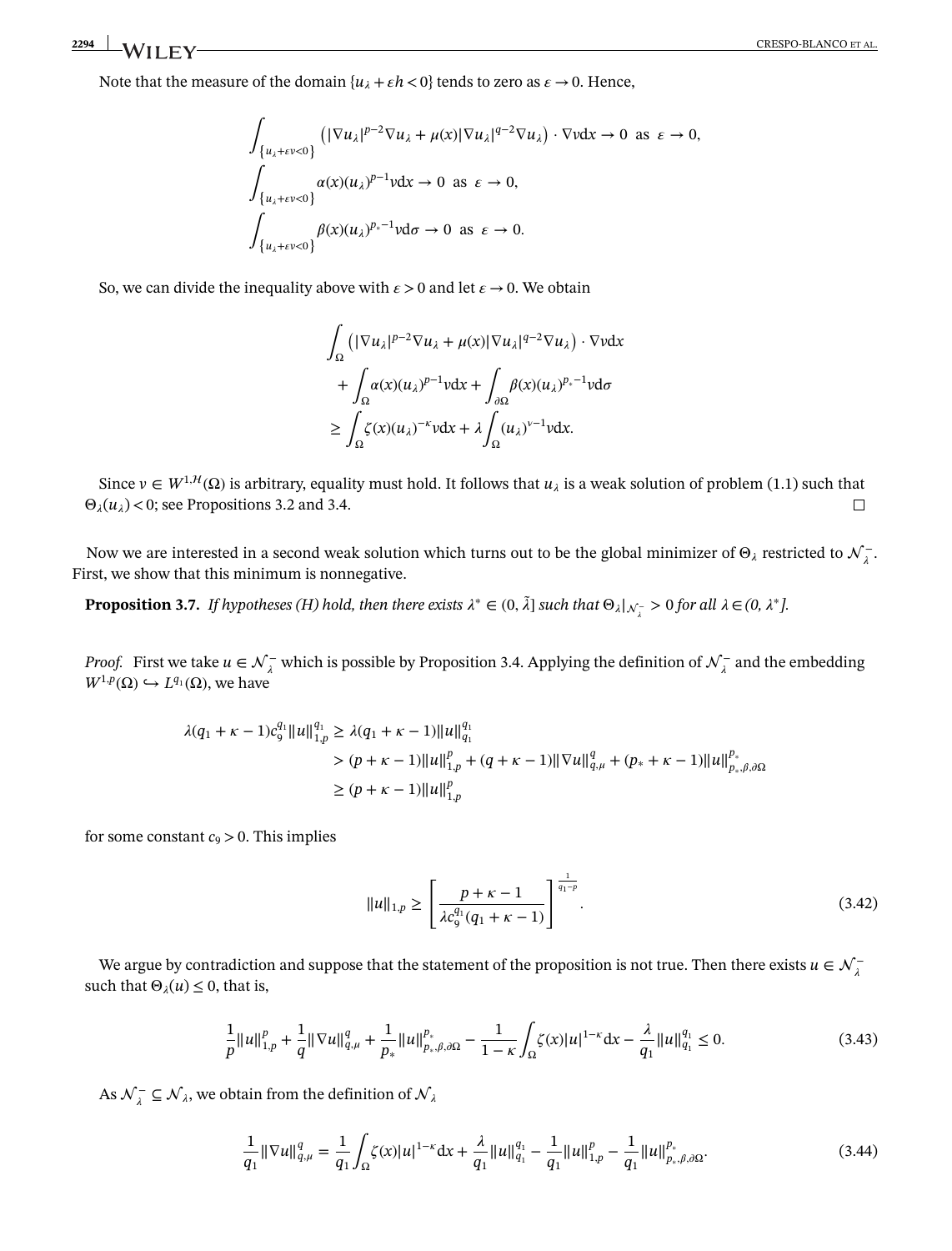CRESPO-BLANCO ET AL. **2295**

Combining (3.44) and (3.43), one has

$$
\left(\frac{1}{p} - \frac{1}{q_1}\right) ||u||_{1,p}^p + \left(\frac{1}{q} - \frac{1}{q_1}\right) ||\nabla u||_{q,\mu}^q + \left(\frac{1}{p_*} - \frac{1}{q_1}\right) ||u||_{p_*,\beta,\partial\Omega}^{p_*}
$$

$$
+ \left(\frac{1}{q_1} - \frac{1}{1-\kappa}\right) \int_{\Omega} \zeta(x) |u|^{1-\kappa} dx \le 0.
$$

Since  $p_* < q_1$  and  $q < q_1$ , this implies

$$
\frac{q_1 - p}{pq_1} ||u||_{1,p}^p \le \frac{q_1 + \kappa - 1}{q_1(1 - \kappa)} \int_{\Omega} \zeta(x) |u|^{1 - \kappa} dx \le \frac{q_1 + \kappa - 1}{q_1(1 - \kappa)} c_{10} ||u||_{1,p}^{1 - \kappa}
$$

for some constant  $c_{10} > 0$ . Therefore,

$$
||u||_{1,p} \le c_{11} \tag{3.45}
$$

for some  $c_{11} > 0$ . Now we use (3.45) in (3.42) and get

$$
0 < \frac{c_{12}}{c_{11}} \le \lambda^{\frac{1}{q_1-p}} \text{ with } c_{12} = \left[ \frac{(p+\kappa-1)}{c_9^{q_1}(q_1+\kappa-1)} \right]^{\frac{1}{q_1-p}} > 0.
$$

Letting  $\lambda \to 0$  yields a contradiction since  $1 < p < q_1$ . Hence, we find  $\lambda^* \in (0, \tilde{\lambda}]$  such that  $\Theta_{\lambda}|_{\mathcal{N}^-_{\lambda}} > 0$  for all  $\lambda \in (0, \lambda^*]$ .

<span id="page-19-0"></span>Next, we will show that the functional  $\Theta_\lambda$  achieves its global minimum restricted to the set  $\mathcal{N}^-_\lambda$ .

**Proposition [3.8.](#page-19-0)** *If hypotheses (H) hold and*  $\lambda \in (0, \lambda^*]$ , then there exists  $v_\lambda \in \mathcal{N}^-_\lambda$  with  $v_\lambda \ge 0$  such that

$$
m_{\lambda}^{-} = \inf_{\mathcal{N}_{\lambda}^{-}} \Theta_{\lambda} = \Theta_{\lambda}(\nu_{\lambda}) > 0.
$$

*Proof.* First note that for  $v \in \mathcal{N}^-_\lambda$  by using the embedding  $W^{1,p}(\Omega) \hookrightarrow L^{q_1}(\Omega)$ , we obtain

$$
\lambda(q_1 + \kappa - 1) ||v||_{q_1}^{q_1} > (p + \kappa - 1) ||v||_{1,p}^p \ge (p + \kappa - 1) \frac{1}{c_{\vartheta}^p} ||v||_{q_1}^p
$$

for  $c_9 > 0$ ; see the proof of Proposition 3.7. Therefore,

$$
||v||_{q_1} \ge \left[\frac{p+\kappa-1}{\lambda c_9^p(q_1+\kappa-1)}\right]^{\frac{1}{q_1-p}}.\tag{3.46}
$$

Let  $\{v_n\}_{n\in\mathbb{N}} \subset \mathcal{N}_\lambda^- \subset \mathcal{N}_\lambda$  be a minimizing sequence. Then, since  $\mathcal{N}_\lambda^- \subset \mathcal{N}_\lambda$ , we know from Proposition 3.1 that  ${v_n}_{n \in \mathbb{N}} \subset W^{1, \mathcal{H}}(\Omega)$  is bounded. We may assume that

$$
\nu_n \rightharpoonup \nu_\lambda
$$
 in  $W^{1,H}(\Omega)$ ,  $\nu_n \rightharpoonup \nu_\lambda$  in  $L^{q_1}(\Omega)$  and  $\nu_n \rightharpoonup \nu_\lambda$  in  $L^{p_*}(\partial\Omega)$ .

From (3.46), we see that  $v_{\lambda} \neq 0$ . Now we will use the point  $t_{v_{\lambda}}^2 > 0$  (see 3.19) for which we have

$$
\eta_{\nu_{\lambda}}\left(t_{\nu_{\lambda}}^{2}\right)=\lambda\left\Vert \nu_{\lambda}\right\Vert _{q_{1}}^{q_{1}} \text{ and } \eta_{\nu_{\lambda}}'\left(t_{\nu_{\lambda}}^{2}\right)<0.
$$

In the proof of Proposition 3.4, we derived that  $t_{\nu_\lambda}^2 \nu_\lambda \in \mathcal{N}_\lambda^-$ .

Let us now show that  $\lim_{n\to+\infty}\rho(v_n) = \rho(v_\lambda)$  for a subsequence (still denoted by  $v_n$ ). As in the proof of Proposition 3.4, we can prove Claims 1–3 via contradiction. Indeed, then we have in each case for a subsequence

$$
\Theta_{\lambda}(t_{\nu_{\lambda}}^{2}\nu_{\lambda}) < \lim_{n\to\infty}\Theta_{\lambda}(t_{\nu_{\lambda}}^{2}\nu_{n}).
$$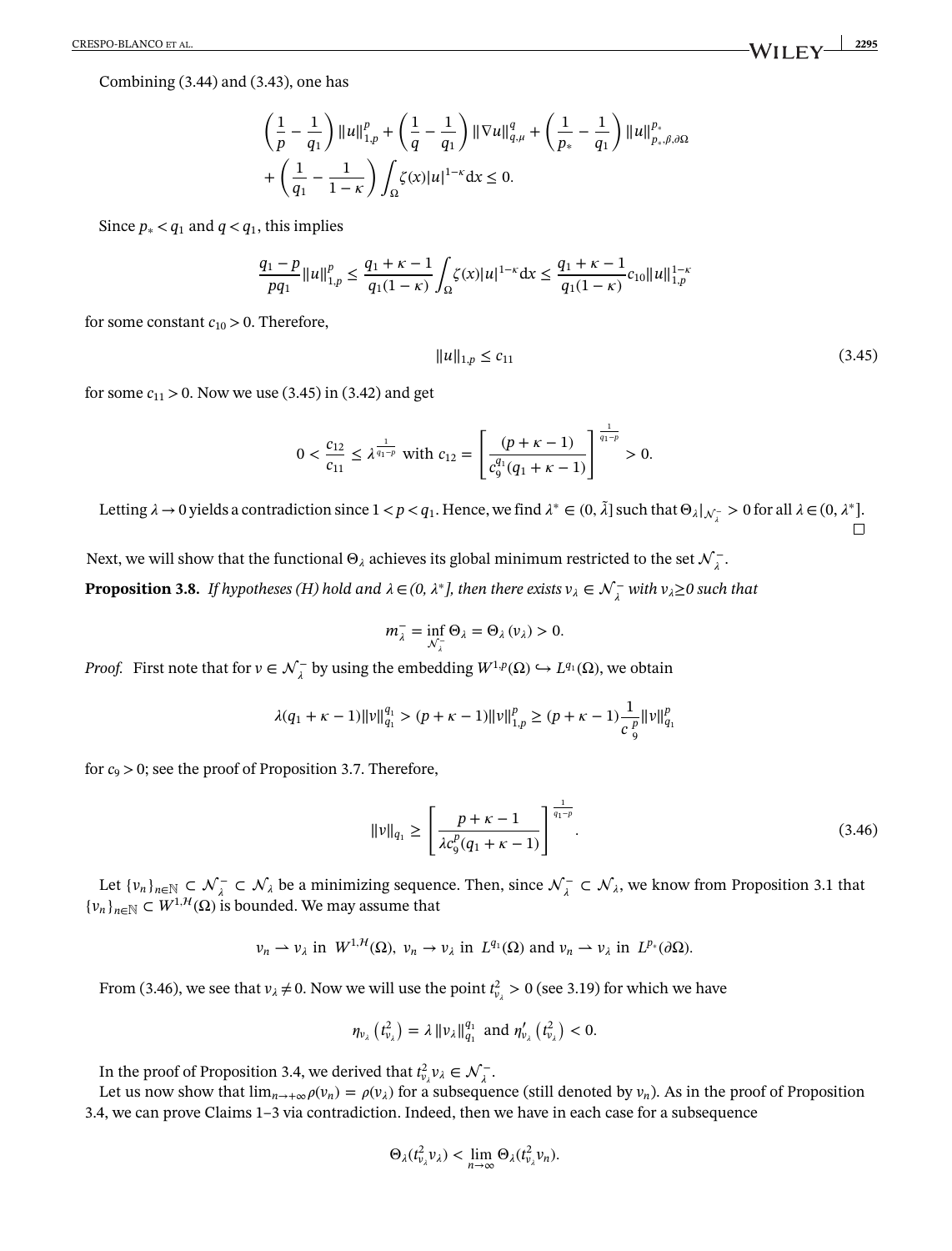

**FIGURE 1** The graph of  $\psi_u(t)$ 

Since  $\Theta_{\lambda}(t_{\nu_\lambda}^2 v_n) \leq \Theta_{\lambda}(v_n)$  (note that it is the global maximum since  $\psi_{v_n}''(1) < 0$ ; see Figure 1) and  $t_{v_\lambda}^2 v_\lambda \in \mathcal{N}_\lambda^-$ , we obtain

$$
m_{\lambda}^- \leq \Theta_{\lambda}(t_{\nu_{\lambda}}^2 \nu_{\lambda}) < m_{\lambda}^-,
$$

a contradiction. Therefore, for a subsequence, we have  $\lim_{n\to+\infty}\rho(v_n) = \rho(v_\lambda)$  and since the integrand corresponding to the modular function  $\rho(\cdot)$  is uniformly convex, this implies that  $v_n \to v_\lambda$  in  $W^{1,H}(\Omega)$  and the continuity of  $\Theta_\lambda$  gives  $\Theta_{\lambda}(v_n) \to \Theta_{\lambda}(v_{\lambda})$  and so  $\Theta_{\lambda}(v_{\lambda}) = m_{\lambda}^{-}$ .

Since  $v_n \in \mathcal{N}_\lambda^-$  for all  $n \in \mathbb{N}$ , we have

$$
(p + \kappa - 1) ||v_n||_{1,p}^p + (q + \kappa - 1) ||\nabla v_n||_{q,\mu}^q + (p_* + \kappa - 1) ||v_n||_{p_*,\beta,\partial\Omega}^{p_*}
$$
  

$$
- \lambda (q_1 + \kappa - 1) ||v_n||_{q_1}^{q_1} < 0.
$$
 (3.47)

Now we pass to the limit in (3.47) as  $n \to +\infty$  in order to get

$$
(p + \kappa - 1) ||v_{\lambda}||_{1, p}^{p} + (q + \kappa - 1) ||\nabla v_{\lambda}||_{q, \mu}^{q} + (p_{*} + \kappa - 1) ||v_{\lambda}||_{p_{*}, \beta, \partial\Omega}^{p_{*}} - \lambda(q_{1} + \kappa - 1) ||v_{\lambda}||_{q_{1}}^{q_{1}} \leq 0.
$$
 (3.48)

From Proposition 3.3, we know that equality in (3.48) cannot happen, so we have a strict inequality. Therefore, *v*<sub> $\lambda$ </sub> ∈  $\mathcal{N}^-$ . Since the treatment also works for  $|v_{\lambda}|$  instead of *v*<sub> $\lambda$ </sub>, we may assume that  $v_{\lambda}(x) \ge 0$  for a. a.  $x \in \Omega$  such that *v*<sub> $λ$  ≠ 0. Proposition 3.7 finally shows that  $m_{\lambda}^- > 0$ .

<span id="page-20-0"></span>Finally, we reach a second weak solution of problem (1.1).

**Proposition [3.9.](#page-20-0)** *If hypotheses (H) hold and*  $\lambda \in (0, \lambda^*)$ , then  $v_\lambda$  is a weak solution of problem (1.1) such that  $\Theta_\lambda(v_\lambda) > 0$ .

*Proof.* Following the proof of Proposition 3.5 replacing  $u_\lambda$  by  $v_\lambda$  in the definition of  $\Xi_h$ , we can show for every  $t \in [0, \delta_0]$ there exists  $\chi(t) > 0$  such that

$$
\chi(t)(v_{\lambda} + th) \in \mathcal{N}_{\lambda}^{-}
$$
 and  $\chi(t) \to 1$  as  $t \to 0^{+}$ .

From Proposition 3.8, we derive that

$$
m_{\lambda}^- = \Theta_{\lambda}(v_{\lambda}) \le \Theta_{\lambda}(\chi(t)(v_{\lambda} + th)) \quad \text{for all} \quad t \in [0, \delta_0]. \tag{3.49}
$$

**Claim:**  $v_1 > 0$  for a. a.  $x \in \Omega$ 

Let us suppose there is a set *B* with positive measure such that  $v_{\lambda} = 0$  in *B*. Let  $h \in W^{1,H}(\Omega)$  with  $h > 0$  and let  $t \in (0, \delta_0)$  (see 3.49); then  $(\chi(t)(v_\lambda + th))^{1-\kappa} > (\chi(t)v_\lambda)^{1-\kappa}$  a.e. in  $\Omega \setminus B$ . From (3.49) and since  $\psi_{v_\lambda}(1)$  is the global maximum (see Figure 1) which implies  $\psi_{\nu}$  (1)  $\geq \psi_{\nu}$  ( $\chi(t)$ ), we then obtain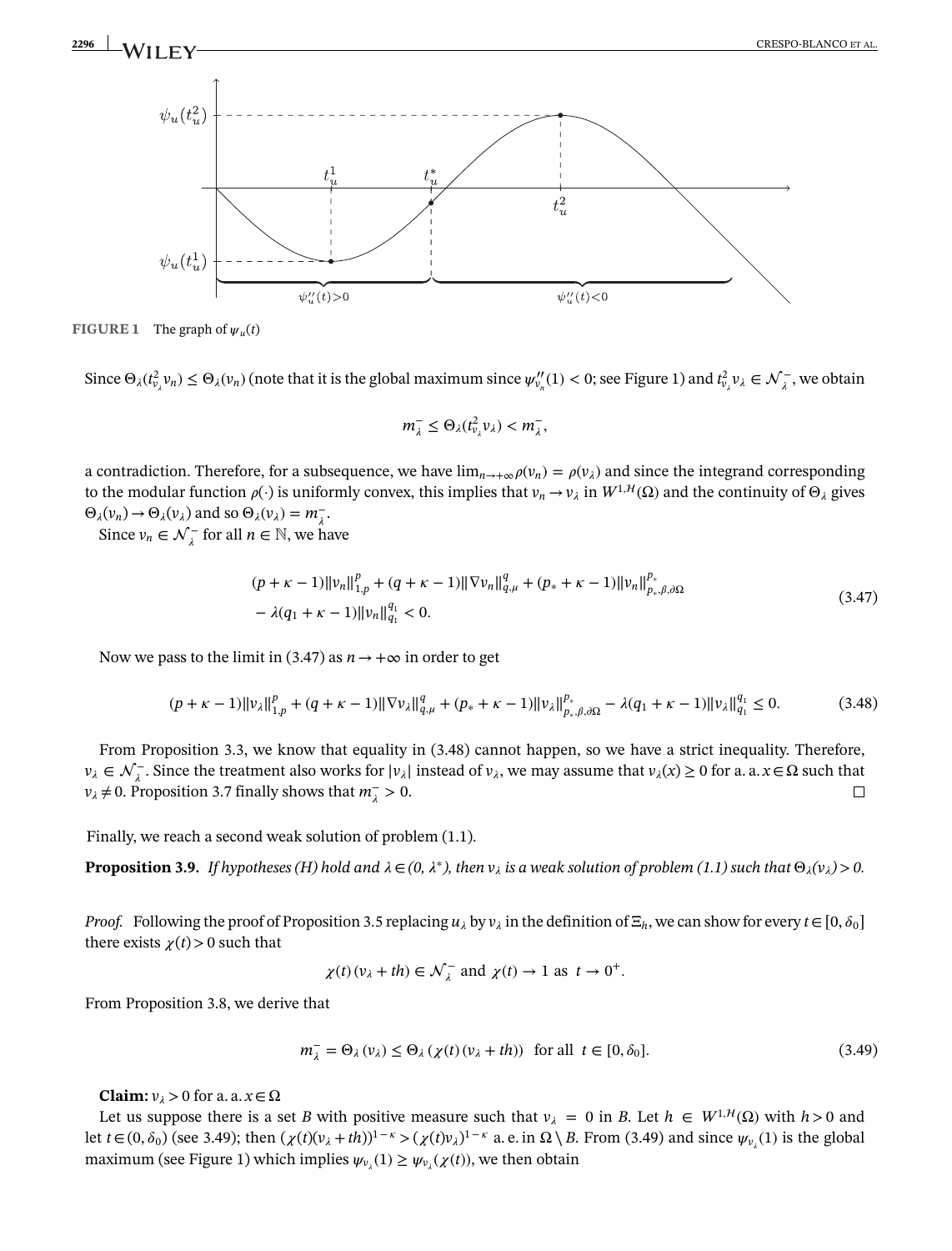$$
0 \leq \frac{\Theta_{\lambda}(\chi(t)(v_{\lambda} + th)) - \Theta_{\lambda}(v_{\lambda})}{t}
$$
  
\n
$$
\leq \frac{\Theta_{\lambda}(\chi(t)(v_{\lambda} + th)) - \Theta_{\lambda}(\chi(t)v_{\lambda})}{t}
$$
  
\n
$$
= \frac{1}{p} \frac{\| \chi(t)(v_{\lambda} + th) \|_{1,p}^{p} - \| \chi(t)v_{\lambda} \|_{1,p}^{p}}{t} + \frac{1}{q} \frac{\| \nabla(\chi(t)(v_{\lambda} + th)) \|_{q,\mu}^{q} - \| \nabla(\chi(t)v_{\lambda}) \|_{q,\mu}^{q}}{t}
$$
  
\n
$$
+ \frac{1}{p_{*}} \frac{\| \chi(t)(v_{\lambda} + th) \|_{p_{*},\beta,\partial\Omega}^{p} - \| \chi(t)v_{\lambda} \|_{p_{*},\beta,\partial\Omega}^{p}}{t} - \frac{\chi(t)^{1-\kappa}}{(1-\kappa)t^{\kappa}} \int_{B} \zeta(x)h^{1-\kappa} dx
$$
  
\n
$$
- \frac{1}{1-\kappa} \int_{\Omega\setminus B} \zeta(x) \frac{(\chi(t)(v_{\lambda} + th))^{1-\kappa} - (\chi(t)v_{\lambda})^{1-\kappa}}{t} dx - \frac{\lambda}{q_{1}} \frac{\| \chi(t)(v_{\lambda} + th) \|_{q_{1}}^{q} - \| \chi(t)v_{\lambda} \|_{q_{1}}^{q}}{t}
$$
  
\n
$$
< \frac{1}{p} \frac{\| \chi(t)(v_{\lambda} + th) \|_{1,p}^{p} - \| \chi(t)v_{\lambda} \|_{1,p}^{p}}{t} + \frac{1}{q} \frac{\| \nabla(\chi(t)(v_{\lambda} + th)) \|_{q,\mu}^{q} - \| \nabla(\chi(t)v_{\lambda}) \|_{q,\mu}^{q}}{t}
$$
  
\n
$$
+ \frac{1}{p_{*}} \frac{\| \chi(t)(v_{\lambda} + th) \|_{p_{*},\beta,\partial\Omega}^{p} - \| \chi(t)v_{\lambda} \|_{p_{*},\beta,\partial\Omega}^{q_{1}}}{t} - \frac{\chi(t)^{1-\kappa}}{(1-\kappa)t^{\kappa}} \int_{B} \zeta(x)h^{1-\kappa} dx
$$
  
\n
$$
- \frac{\lambda}{q_{1}} \frac{\| \chi(t)(v
$$

From the considerations above, we see that

$$
0 \le \frac{\Theta_{\lambda}(\chi(t)(v_{\lambda} + th)) - \Theta_{\lambda}(\chi(t)v_{\lambda})}{t} \to -\infty \text{ as } t \to 0^+,
$$

which is a contradiction. This shows the claim and so  $v_{\lambda} > 0$  a. e. in  $\Omega$ .

The rest of the proof works in the same way as the proof of Proposition 3.6. Indeed, (3.39) and (3.40) can be shown similarly using again (3.49) and the inequality  $\psi_{v_1}(1) \ge \psi_{v_1}(\chi(t))$  along with  $v_\lambda > 0$ . The last part of Proposition 3.6 is the same replacing  $u_{\lambda}$  by  $v_{\lambda}$  and finally we know from Proposition 3.8 that  $\Theta_{\lambda}(v_{\lambda}) > 0$ .  $\Box$ 

The proof of Theorem 1.1 follows now from Propositions 3.6 and 3.9.

# **ACKNOWLEDGEMENT**

The first author was funded by the Deutsche Forschungsgemeinschaft (DFG, German Research Foundation) under Germany's Excellence Strategy – The Berlin Mathematics Research Center MATH+ and the Berlin Mathematical School (BMS) (EXC-2046/1, project ID: 390685689). Open Access funding enabled and organized by Projekt DEAL.

# **CONFLICT OF INTEREST**

This work does not have any conflicts of interest.

### **ORCID**

*Ángel Crespo-B[lanc](https://orcid.org/0000-0003-0320-7026)[o](https://orcid.org/0000-0002-8117-4912)* <https://orcid.org/0000-0002-8117-4912> *Patrick Winkert* <https://orcid.org/0000-0003-0320-7026>

### **REFERENCES**

- 1. Zhikov VV. Averaging of functionals of the calculus of variations and elasticity theory. *Izv Akad Nauk SSSR Ser Mat*. 1986;50(4):675-710.
- 2. Baroni P, Colombo M, Mingione G. Harnack inequalities for double phase functionals. *Nonlinear Anal*. 2015;121:206-222.
- 3. Baroni P, Colombo M, Mingione G. Regularity for general functionals with double phase. *Calc Var Partial Differential Equations*. 2018;57(2):62.
- 4. Colombo M, Mingione G. Bounded minimisers of double phase variational integrals. *Arch Ration Mech Anal*. 2015;218(1):219-273.
- 5. Colombo M, Mingione G. Regularity for double phase variational problems. *Arch Ration Mech Anal*. 2015;215(2):443-496.
- 6. De Filippis C, Mingione G. Interpolative gap bounds for nonautonomous integrals. *Anal Math Phys*. 2021;11(3):117.
- 7. Marcellini P. Regularity and existence of solutions of elliptic equations with *p*, *q*-growth conditions. *J Differential Equations*. 1991;90(1):1-30.
- 8. Marcellini P. Regularity of minimizers of integrals of the calculus of variations with nonstandard growth conditions. *Arch Rational Mech Anal*. 1989;105(3):267-284.